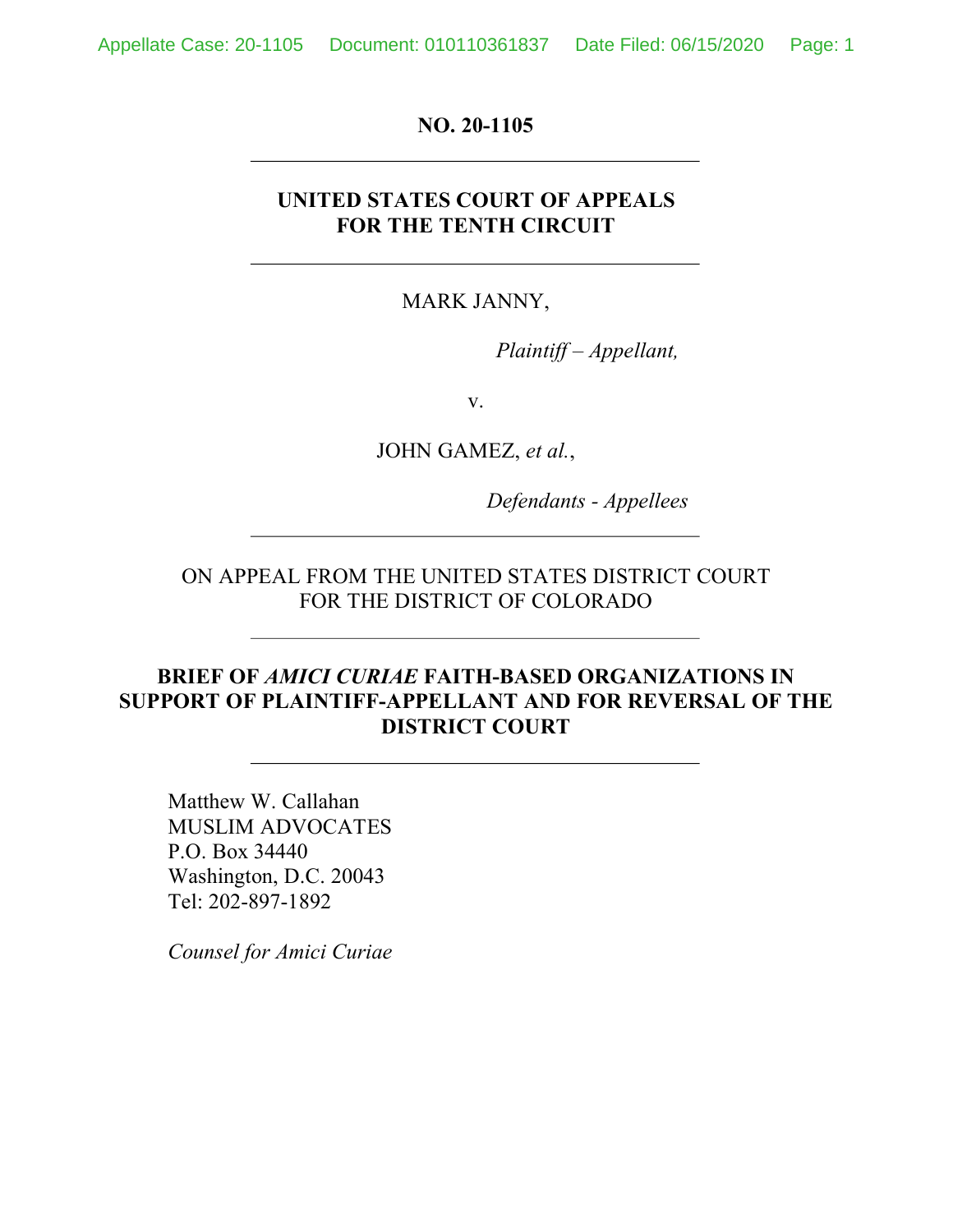## **CORPORATE DISCLOSURE STATEMENT**

*Amici* are:

- Muslim Advocates
- Central Conference of American Rabbis
- Disciples of Christ
- Global Justice Institute
- Hindu American Foundation
- Interfaith Alliance Foundation
- Men of Reform Judaism
- National Council of Churches
- Reconstructing Judaism
- Reconstructionist Rabbinical Association
- Samuel DeWitt Proctor Conference
- Sikh American Legal Defense Fund
- Union of Reform Judaism
- Unitarian Universalist Association
- Women of Reform Judaism
- Wyoming Interfaith Network

All *amici* are  $501(c)(3)$  non-profit entities with no parent company.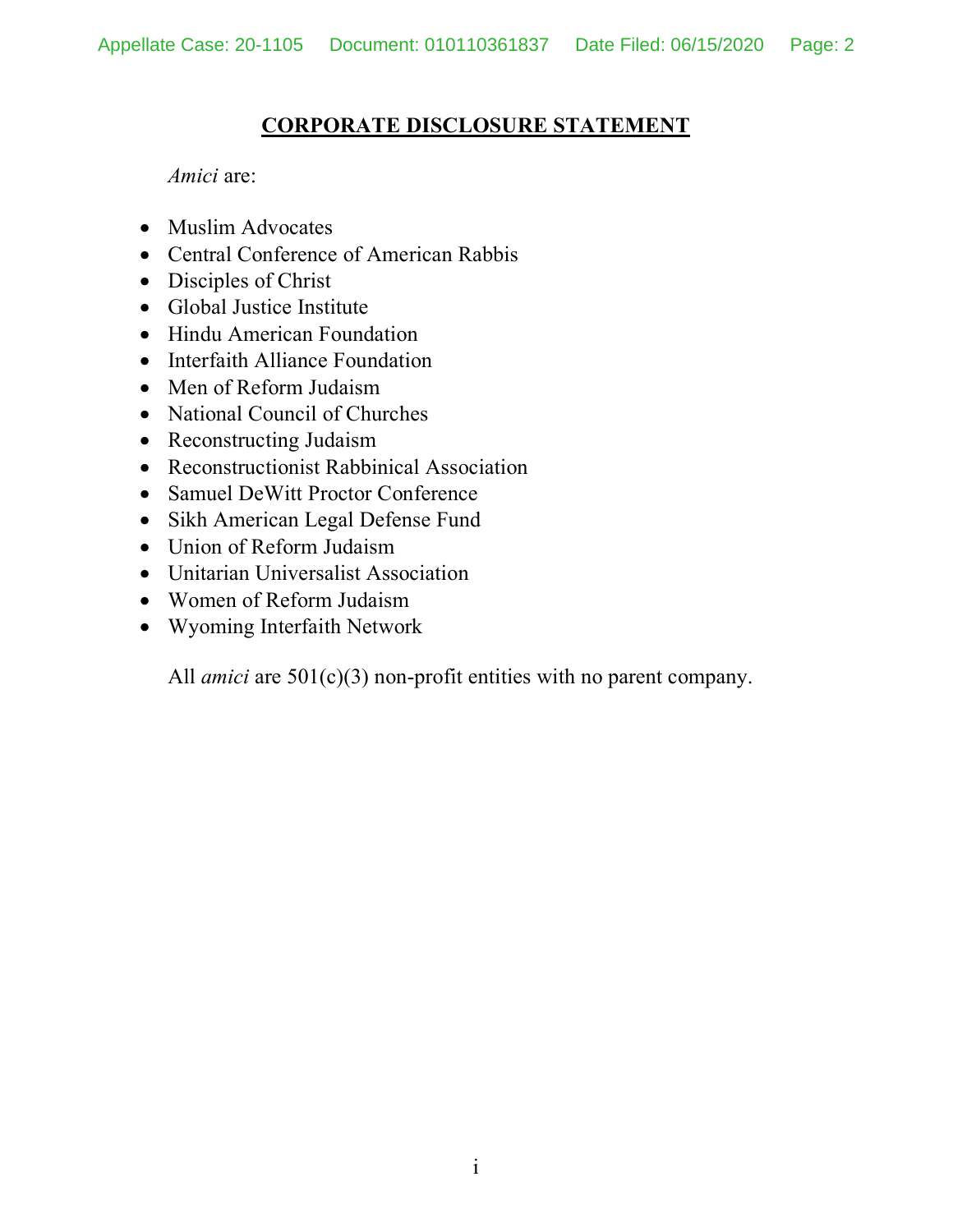# **TABLE OF CONTENTS**

| $\mathbf{I}$ . | Federal Law Has Long Recognized the Vitally Important Role Religion Plays |
|----------------|---------------------------------------------------------------------------|
| $\Pi$ .        | The District Court's Opinion Cannot Be Squared with This Tradition        |
| III.           | The District Court's Interpretation of the Law Is Especially Damaging to  |
|                |                                                                           |
|                |                                                                           |
|                | CERTIFICATE OF COMPLIANCE WITH PRIVACY REDACTION, DIGITAL                 |
|                |                                                                           |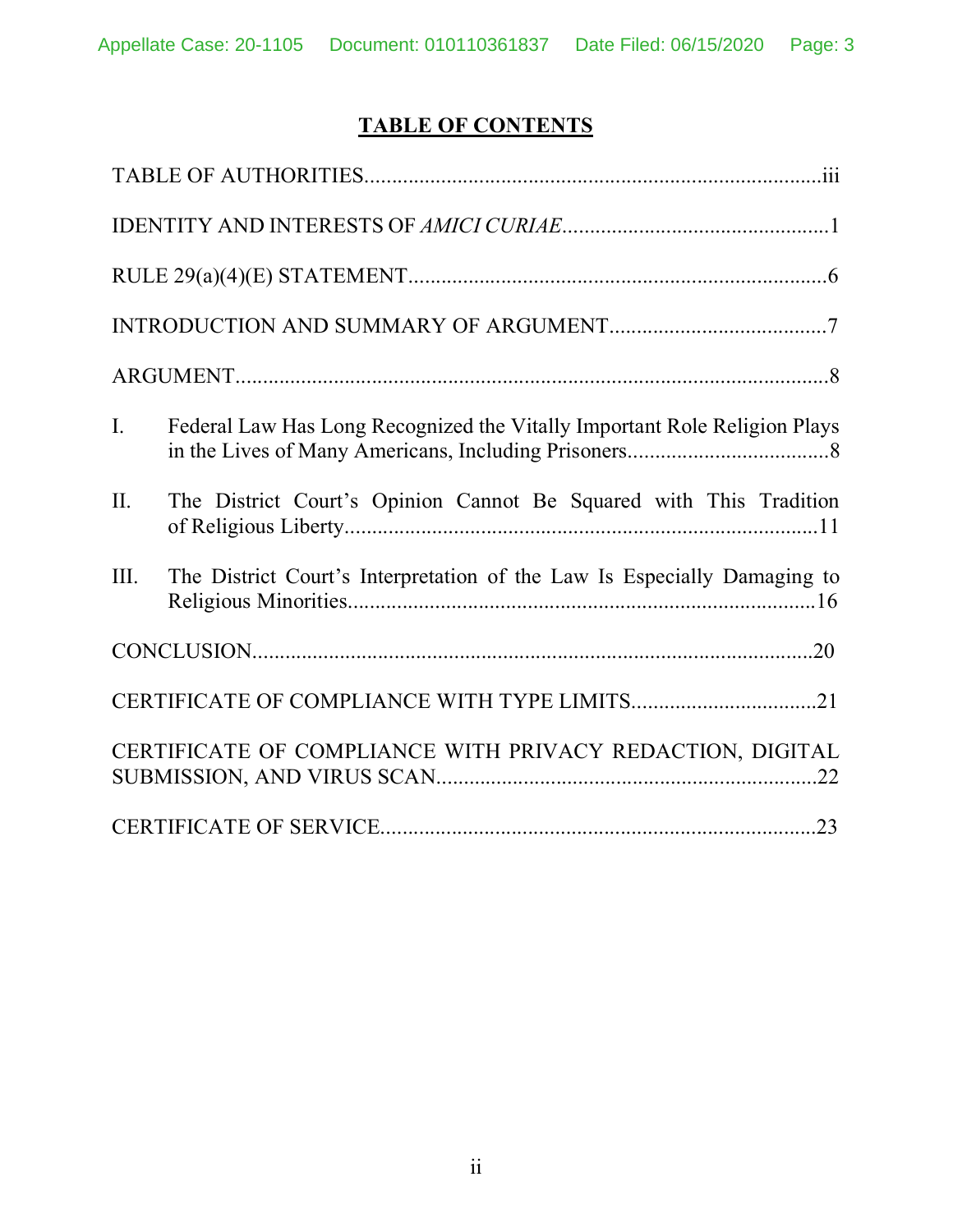# **TABLE OF AUTHORITIES**

# **Cases**

| Berean Baptist Church v. Cooper,<br>No. 4:20-cv-81, 2020 WL 2514313 (E.D.N.C. May 16, 2020)10 |  |
|-----------------------------------------------------------------------------------------------|--|
| <i>Bostock v. Clayton Cty.,</i>                                                               |  |
| Bowen v. Roy,                                                                                 |  |
| Burwell v. Hobby Lobby Stores, Inc.,                                                          |  |
| Campbell v. Cauthron,                                                                         |  |
| Cantwell v. Connecticut,                                                                      |  |
| Cavin v. Mich. Dep't of Corr.,                                                                |  |
| Chase v. Page,                                                                                |  |
| Church of the Lukumi Babalu Aye, Inc. v. City of Hialeah,                                     |  |
| Cruz v. Beto,                                                                                 |  |
| Cutter v. Wilkinson,                                                                          |  |
| Engel v. Vitale,                                                                              |  |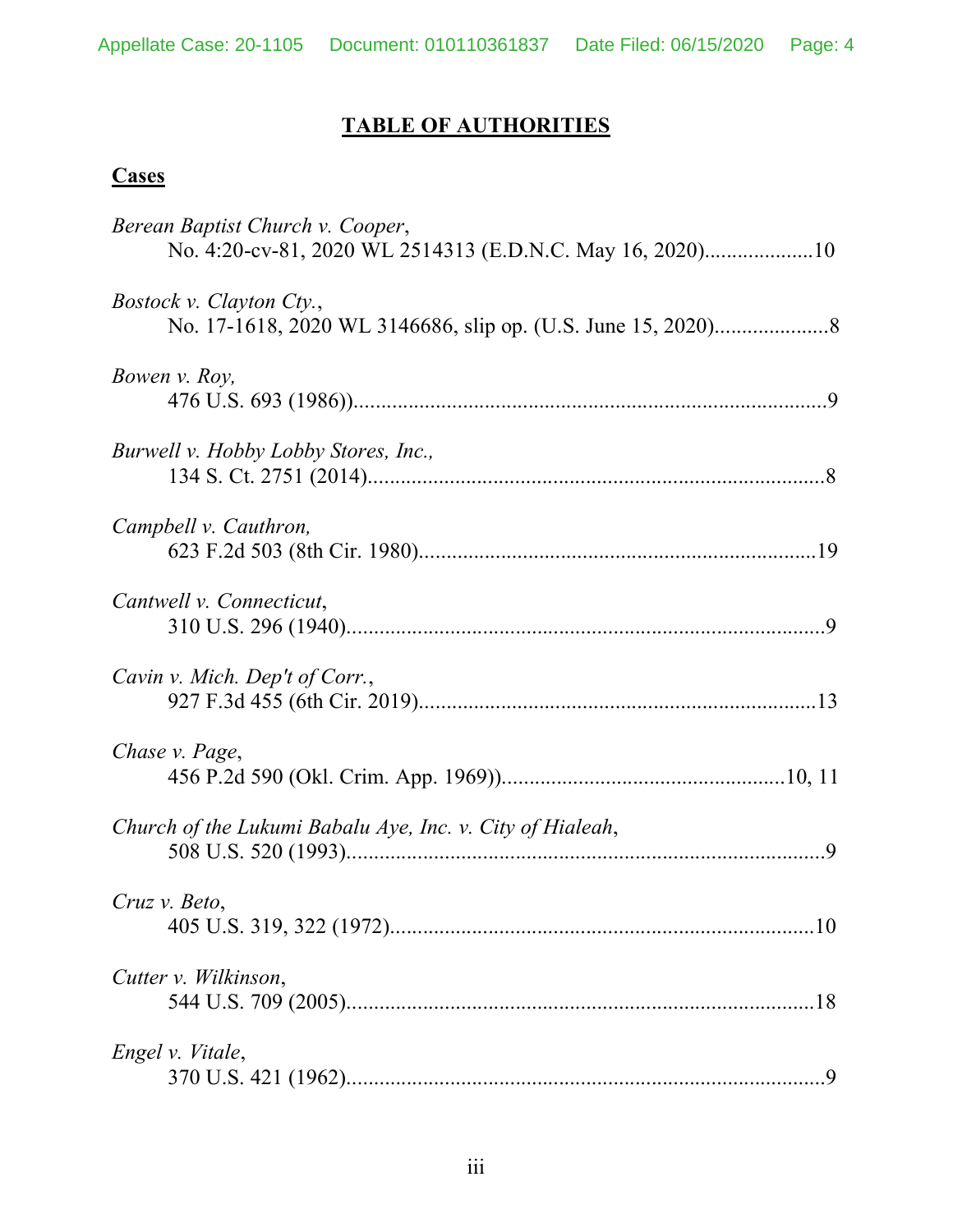| Illinois ex rel. McCollum v. Bd. of Ed. of Sch. Dist. No. 71, |  |
|---------------------------------------------------------------|--|
| Lee v. Weisman,                                               |  |
| Malloy v. Hogan,                                              |  |
| Martin v. City of Struthers,                                  |  |
| Morrison v. Garraghty,                                        |  |
| Morrissey v. Brewer,                                          |  |
| O'Lone v. Estate of Shabazz,                                  |  |
| Owens v. Kelley,                                              |  |
| Sandin v. Conner,                                             |  |
| S. Bay United Pentecostal Church v. Newsom,                   |  |
| Turner v. Safley,                                             |  |
| <i>Walker v. Mintzes,</i>                                     |  |
| <i>Warner v. Orange Cty. Dep't of Prob.,</i>                  |  |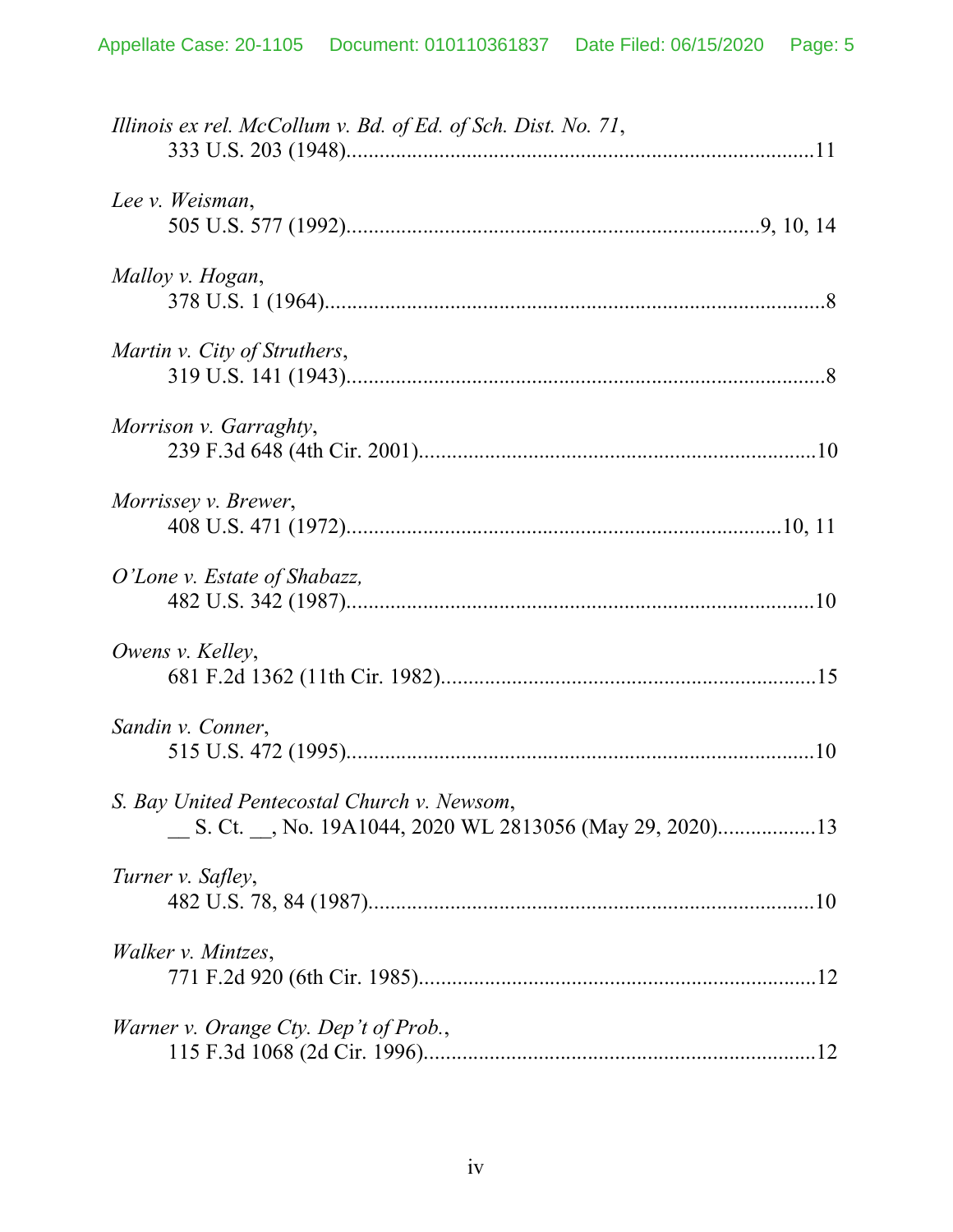| Zelman v. Simmons-Harris,                                                                                                                             |
|-------------------------------------------------------------------------------------------------------------------------------------------------------|
| <b>Other Authorities</b>                                                                                                                              |
|                                                                                                                                                       |
| Akhil Reed Amar, The Bill of Rights as a Constitution, 100 Yale L.J. 1131                                                                             |
| Br. of Amici Curiae Imam Abdullah Al-Amin, et al., Supporting Respondents,<br>O'Lone v. Shabazz, No. 85-1722, 1987 WL 880917 (U.S. Jan. 30, 1987)13   |
| "Is It Forbidden for Jews to Enter a Church," [London] Jewish Chronicle (Aug. 22,                                                                     |
| Mona Chalabi, "Are Prisoners Less Likely to Be Atheists?", FiveThirtyEight (Mar.                                                                      |
| Hearing before the Subcomm. on the Const. of the H. Comm. on the Judiciary,                                                                           |
| Hearing on Protecting Religious Freedom After Boerne v. Flores before the<br>Subcomm. on the Constitution of the H. Committee on the Judiciary, 105th |
| J. Madison, <i>Memorial and Remonstrance Against Religious Assessments</i> , in 2 The                                                                 |
| Muslim Advocates, Fulfilling the Promise of Free Exercise for All: Muslim<br>Prisoner Accommodation in State Prisons (July 2019)17                    |
| Pope Pius XII, Concerning the Discipline to be Observed with Respect to the                                                                           |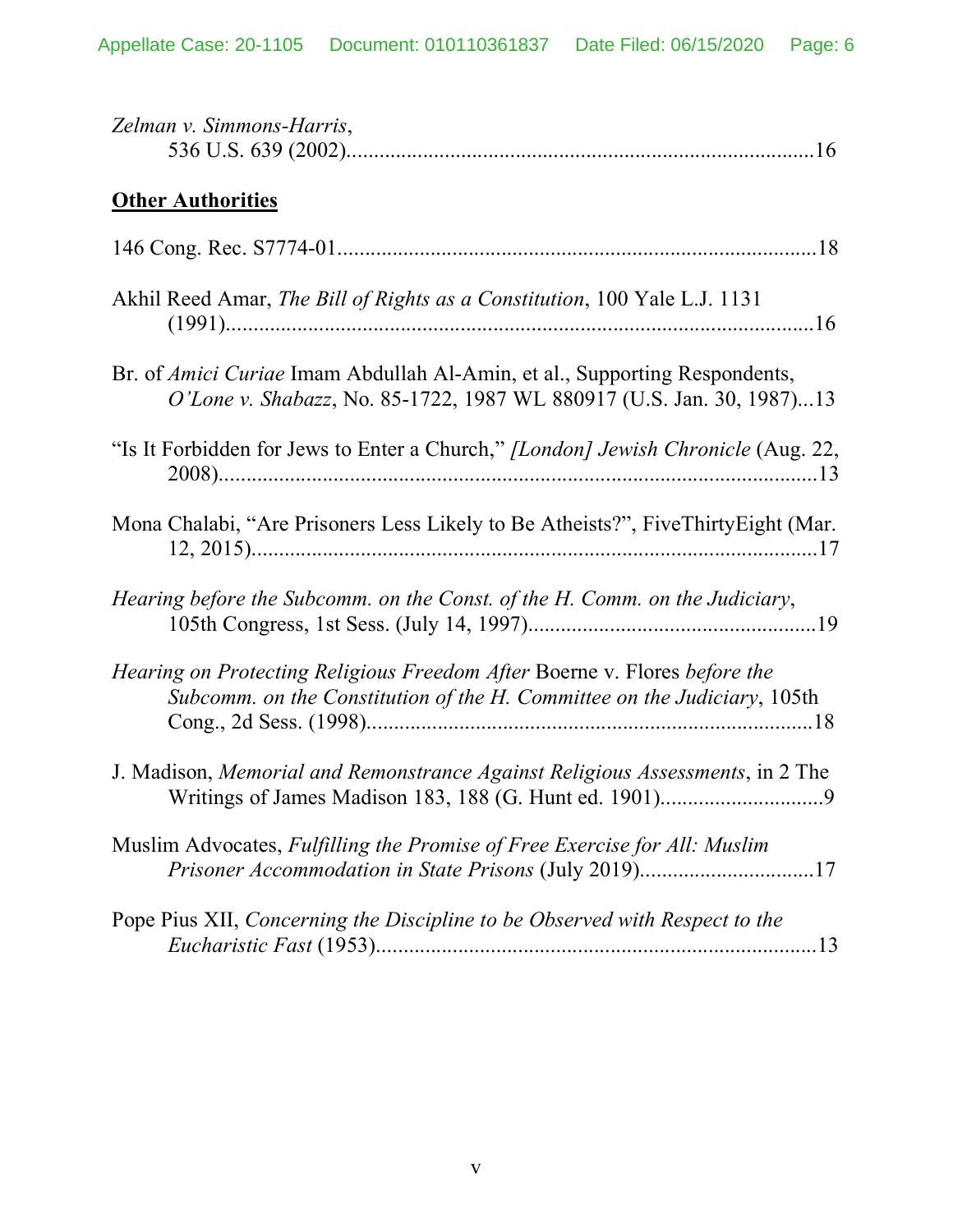### **IDENTITY AND INTERESTS OF** *AMICI CURIAE*

*Amicus curiae* **Muslim Advocates**, a national legal advocacy and educational organization formed in 2005, works on the frontlines of civil rights to guarantee freedom and justice for Americans of all faiths. The issues at stake in this case relate directly to Muslim Advocates' work fighting religious discrimination against vulnerable communities.

*Amicus curiae* **Central Conference of American Rabbis** (CCAR) is the Reform Rabbinic leadership organization. The CCAR enriches and strengthens the Jewish community by fostering excellence in the Reform Rabbis who lead it, in whatever setting they serve, and through the resources and publications we provide the Jewish community. CCAR members lead the Reform Movement on important spiritual, social, cultural and human rights issues, at the same time the CCAR creates and sustains the Judaism of tomorrow.

*Amicus curiae* **Disciples of Christ** have, since their origins in 19th century America, been strong advocates of freedom of thought, freedom of conscience, and freedom of religion. It is only natural, then, that a Disciples organization like DJAN (Disciples Justice Action Network) would support the rights of all people to believe religiously whatever their thinking and conscience lead them to believe, even if it leads them to believe nothing at all in the area of religion. To us, this is not only a matter of God-given freedom, but also a matter of human justice.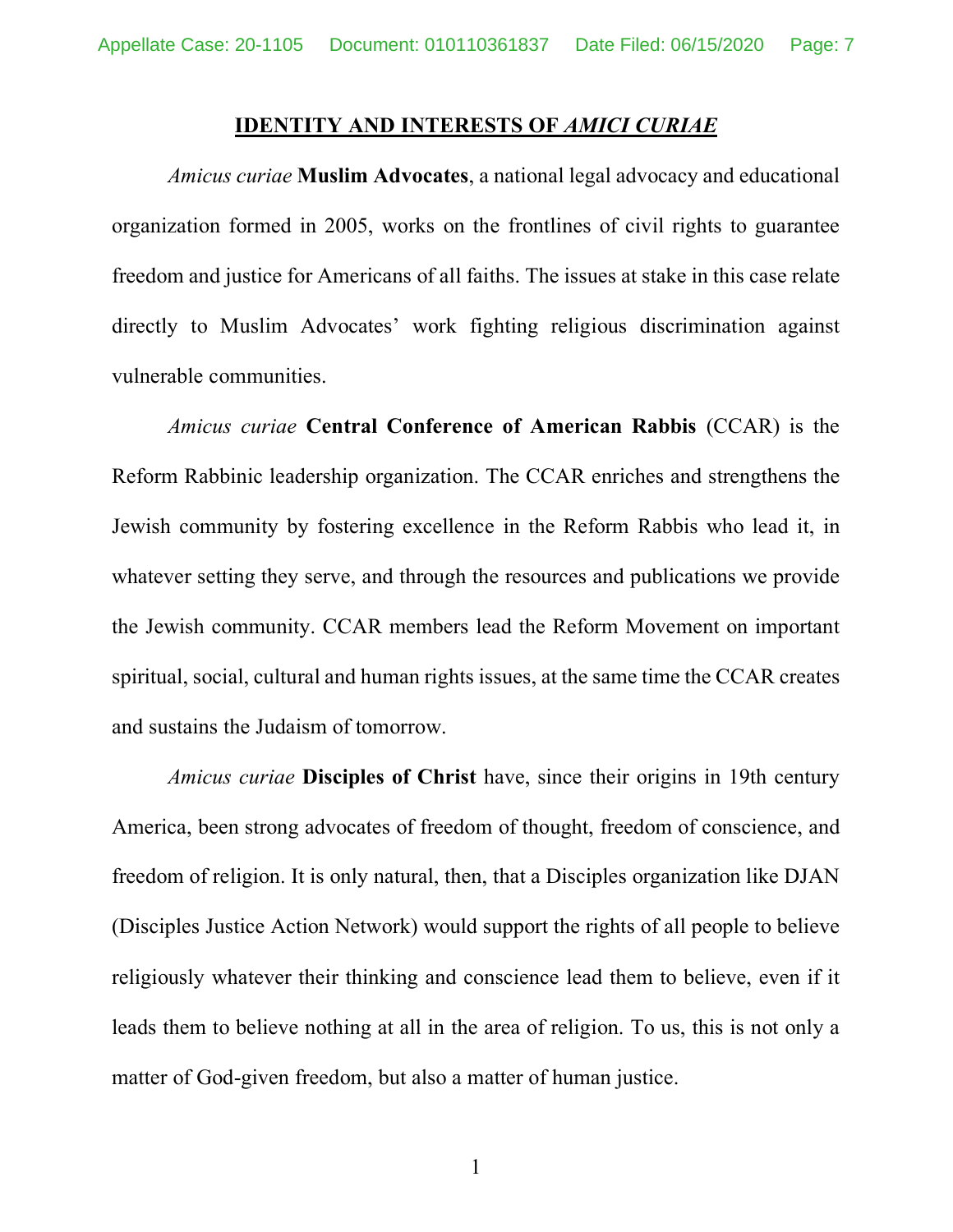*Amicus curiae* **Global Justice Institute** is a separately incorporated 501(c)(3) that is housed in the offices of Metropolitan Community Church in New York City. The Global Justice Institute is dedicated to supporting the work of LGBT and human rights activists around the globe. Together with The Fellowship of Affirming Ministries, the Institute offers support for programs fostering theological reconciliation, economic development and the creation of positive media.

*Amicus curiae* the **Hindu American Foundation** (HAF) is an educational and advocacy organization established in 2003. HAF focuses on educating the public about Hindus and Hinduism and advocating for policies and practices that ensure the well-being of all people and the planet. HAF works directly with educators and journalists to ensure accurate understanding of Hindus and Hinduism. HAF also work with policymakers and key stakeholders to champion issues of concern to Hindu Americans, including defending civil and human rights and protecting all living beings. Since its inception, the Hindu American Foundation has made churchstate advocacy one of its main areas of focus. From issues of religious accommodation and religious discrimination to defending the fundamental constitutional rights of free exercise and the separation of church and state, HAF has educated Americans at large and the courts about the impact of such issues on Hindu Americans as well as various aspects of Hindu belief and practice in the context of religious liberty.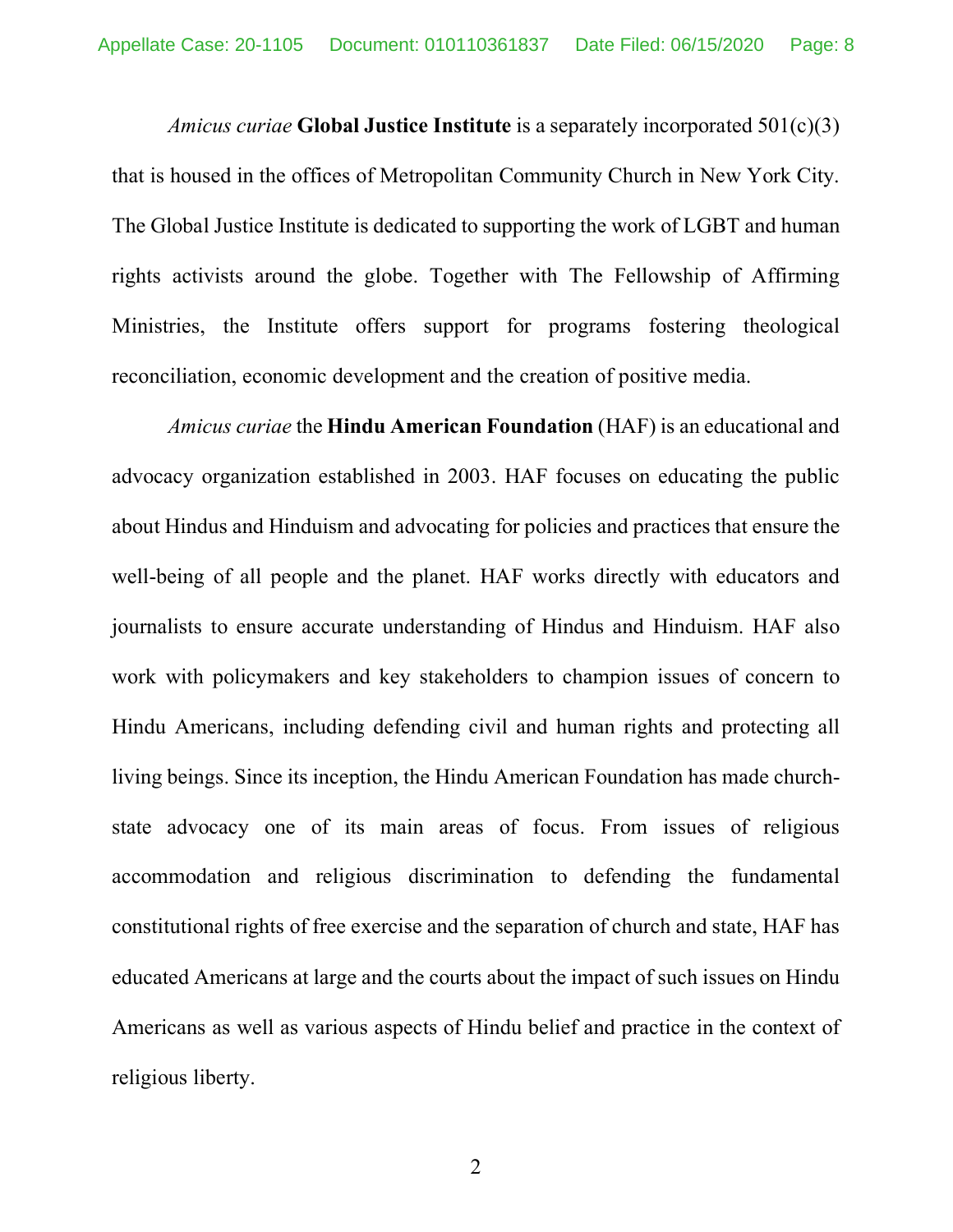*Amicus curiae* **Interfaith Alliance Foundation** is a national non-profit organization committed to promoting true religious freedom and strengthening the separation between religion and government. With members from over 75 faith traditions and of no faith, Interfaith Alliance promotes policies that protect personal belief, combat extremism, and ensure that all Americans receive equal treatment under law.

*Amicus curiae* **Men of Reform Judaism** is a mission-driven organization of individual men or groupings of men who wish to be part of the Reform Jewish movement. It seeks to stimulate men's fellowship, interest in Jewish worship, Jewish studies, *Tikkun Olam*, and service to the Jewish Community and the Community at large.

*Amicus curiae* the **National Council of Churches** is a community of 38 Protestant, Anglican, Orthodox, historic African American, and Living Peace Church traditions comprised of some 30 million members in some 100,000 local congregations across the United States. The Council seeks to promote God's justice, peace and the healing of the world.

*Amicus curiae* **Reconstructing Judaism** (RJ) is the central organization of the Reconstructionist movement, which includes over 100 communities in the United States committed to Jewish learning, ethics, and social justice. RJ trains the next generation of rabbis, uplifts congregations and *havurot*, and fosters emerging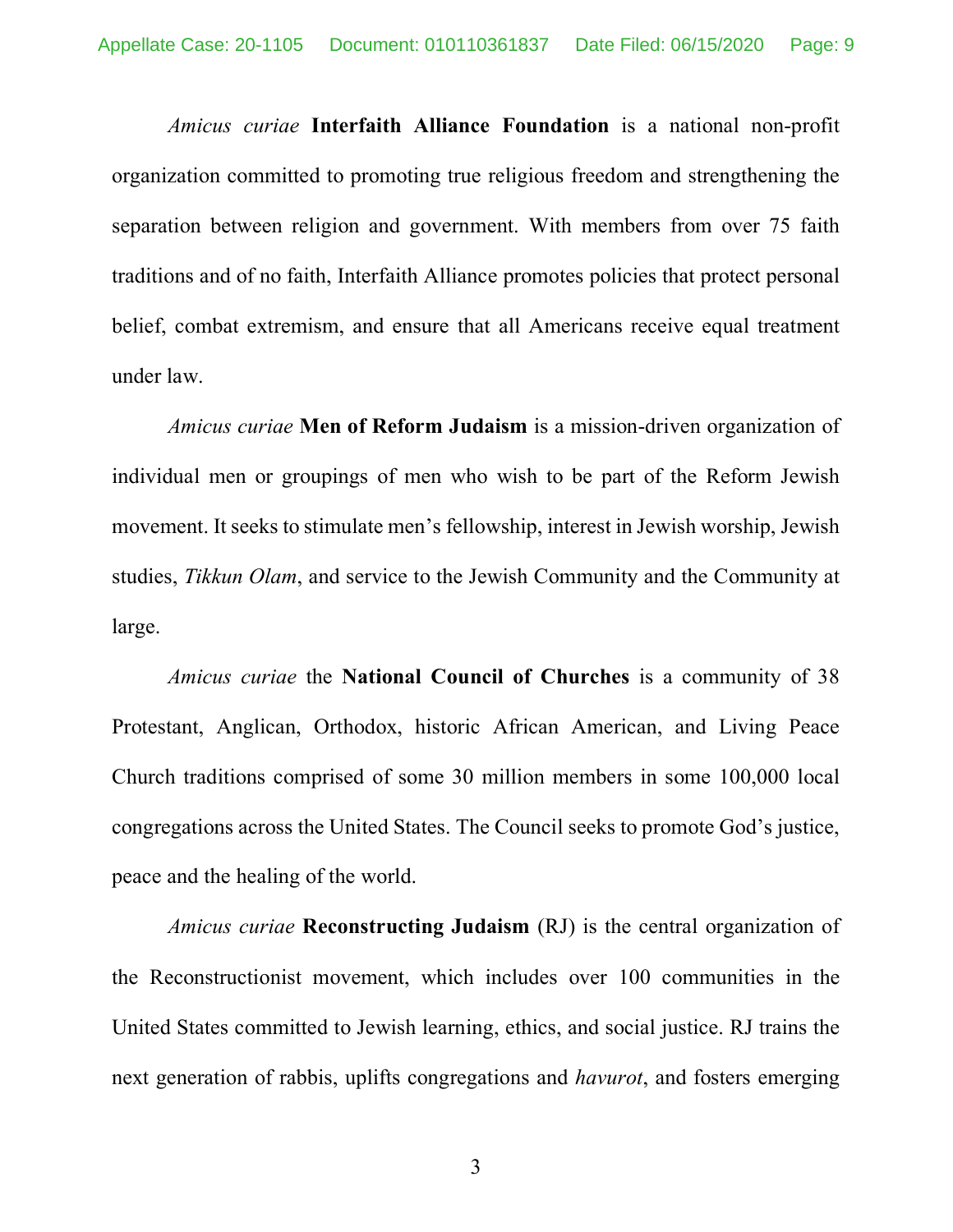expressions of Jewish life—helping to shape what it means to be Jewish today and to imagine the Jewish future. Based on Jewish teachings that every human being is created in the divine image and a commitment to the dignity of every human being, RJ has long advocated for public policies supporting the individual's right to freedom of religious practice.

*Amicus curiae* **the Reconstructionist Rabbinical Association** (RRA), established in 1974, is the professional association of the nearly 350 Reconstructionist rabbis who serve in a variety of leadership roles in North America, Israel, and around the world. As Jews, who have historically suffered from the results of intolerance and discrimination, and consistent with its resolutions, the RRA affirms the basic rights of freedom of religion, the ideals of a pluralistic society, and understands that that threats to religious freedom are unconscionable. Consistent with its members' values, the RRA joins this brief.

*Amicus curiae* the **Samuel DeWitt Proctor Conference** is a national network that serves thousands of pastors, lay leaders and the next generation of those working for social justice. Its mission is to nurture, sustain, and mobilize the African American faith community in collaboration with civic, corporate, and philanthropic leaders to address critical needs of human rights and social justice within local, national, and global communities. SDPC works to change the socio-political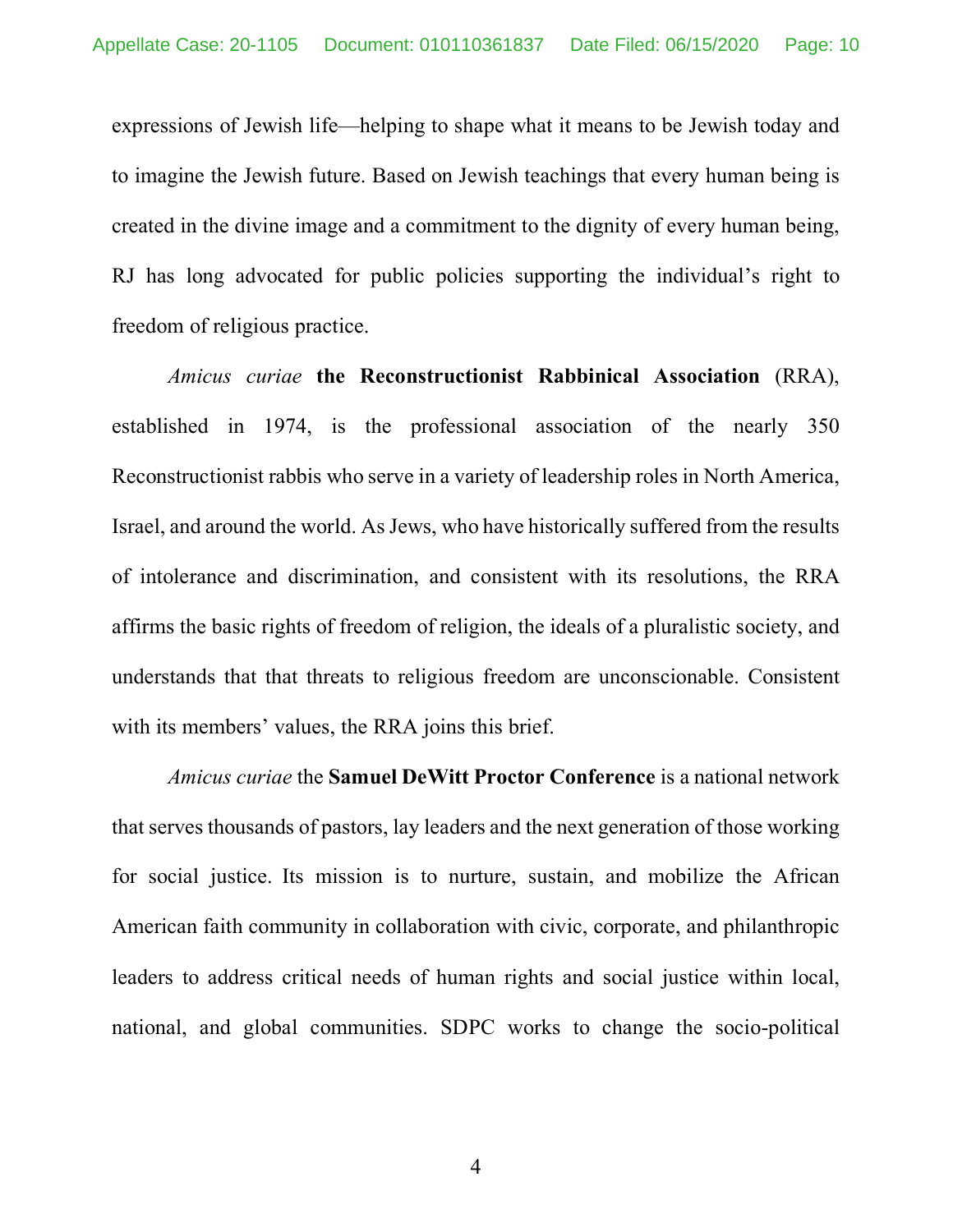landscape for those in need as we continue our fervent quest and biblical directive to do justice.

*Amicus curiae* the **Sikh American Legal Defense Fund** (SALDEF) seeks to empower Sikh Americans by building dialogue, deepening understanding, promoting civic and political participation, and upholding social justice and religious freedoms for all Americans. SALDEF has a strong and direct interest in this case because it implicates the rights of Sikh Americans and other adherents of non-Abrahamic religions - a minority in America - whose beliefs and practices are not always understood by Americans.

*Amicus curiae* the **Union for Reform Judaism** leads the largest Jewish movement in North America. It provides vision and voice to build strong communities that, together, transforms the way people connect to Judaism and change the world.

*Amicus curiae* the **Unitarian Universalist Association** represents 200,000 members of more than 1,000 Unitarian Universalist congregations nationwide and is dedicated to the principles of religious freedom and separation of church and state.

*Amicus curiae* **Women of Reform Judaism** strengthens the voice of women worldwide and empowers them to create caring communities, nurture congregations, cultivate personal and spiritual growth, and advocate for and promote progressive Jewish values.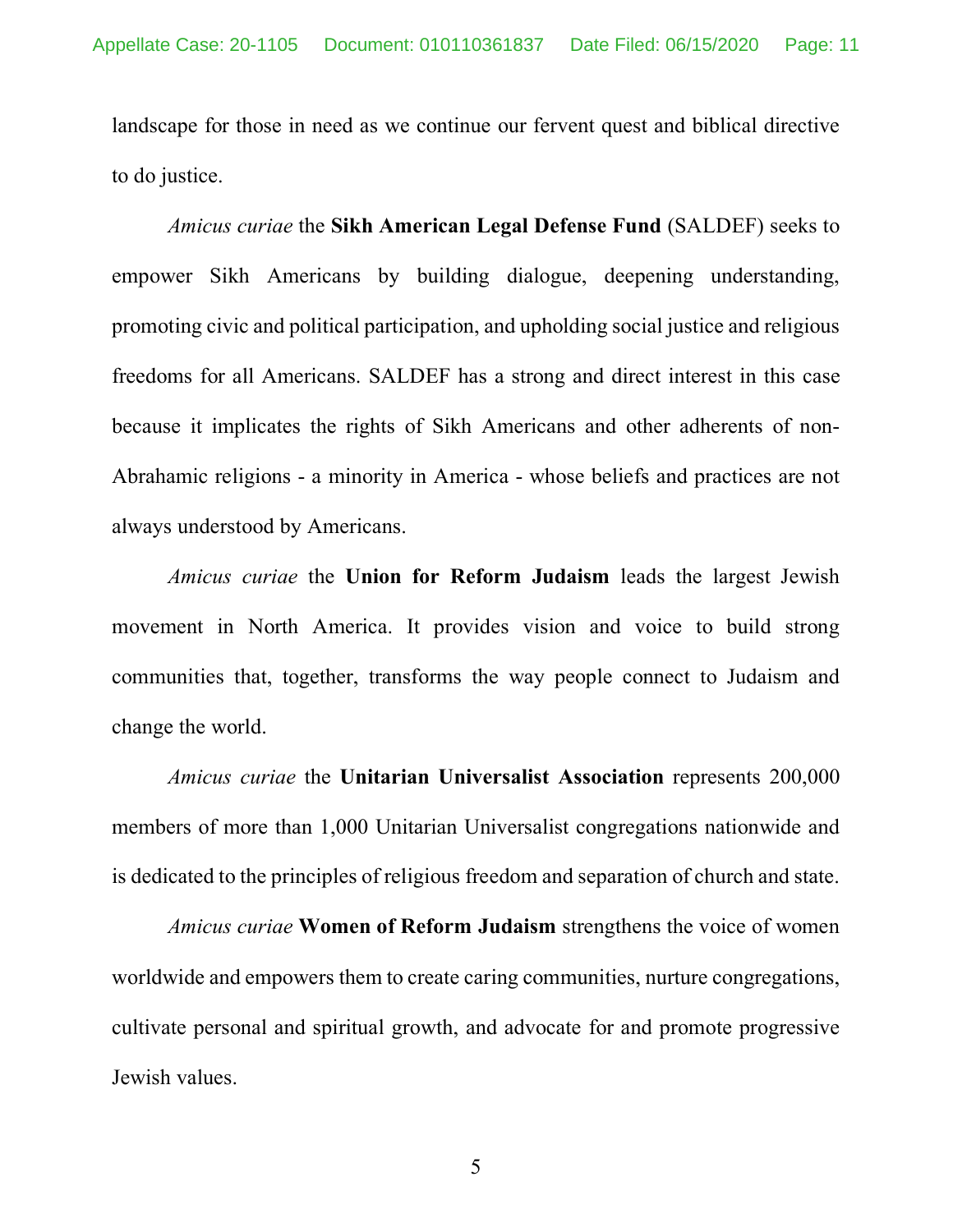*Amicus curiae* **Wyoming Interfaith Network** is made up of people of faith who empower Wyoming's faith communities to promote social and environmental justice through prayer, discernment, respectful dialogue, leadership, advocacy, service, and study. Its mission is to offer an inclusive voice for faith communities in Wyoming as they share understanding about faith, as they work for a healthy environment, justice, and peace. As part of this mission, the Wyoming Interfaith Network supports religious liberty and the ability to exercise one's rights based on the individual's conscience, moral codes, and beliefs. Consistent with those values, the Wyoming Interfaith Network joins this brief.

*Amici* file this brief with the consent of all parties.

#### **RULE 29(a)(4)(E) STATEMENT**

No party's counsel authored this brief in whole or in part. No party or party's counsel contributed money that was intended to fund preparing or submitting this brief. No person—other than the *amici curiae*, their members, or their counsel contributed money that was intended to fund preparing or submitting the brief.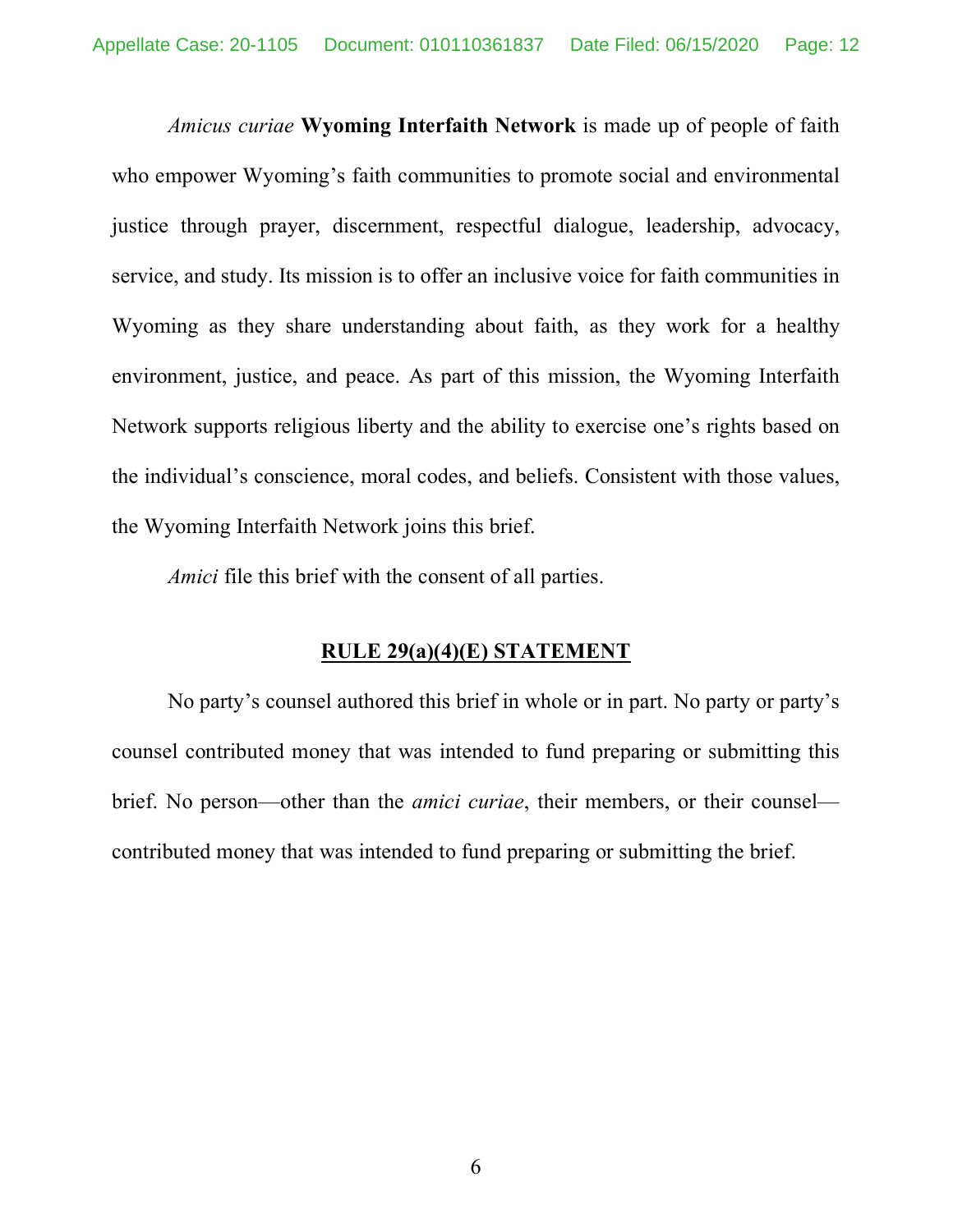#### **INTRODUCTION AND SUMMARY OF ARGUMENT**

Mr. Janny was jailed for refusing to attend religious services of a faith he did not believe in. Even more shocking than this event is that, when he went to court to challenge this violation of his rights, the district court held that no violation had occurred.

These events—and the lower court opinion that upheld them—cannot be squared with this country's long tradition of protecting religious practice from government-backed coercion. By creating a false separation between forced *attendance at* a religious service and forced *participation in* a religious service, the district court has disregarded the deep religious significance that attendance at a religious service has for many religious traditions. Forcing Mr. Janny to a religious service was forcing him to practice a religious exercise against his will, which is the exact evil that the Religion Clauses of the U.S. Constitution were intended to prevent.

If this opinion is allowed to stand, it opens the door to visit further harm on parolees, particularly religious minorities. Religious minorities are overrepresented in the criminal justice system and, in their disenfranchised state, are particularly vulnerable to religious discrimination. A long record of discrimination bears witness to this. To protect against further abuses of the type in this case, this Court should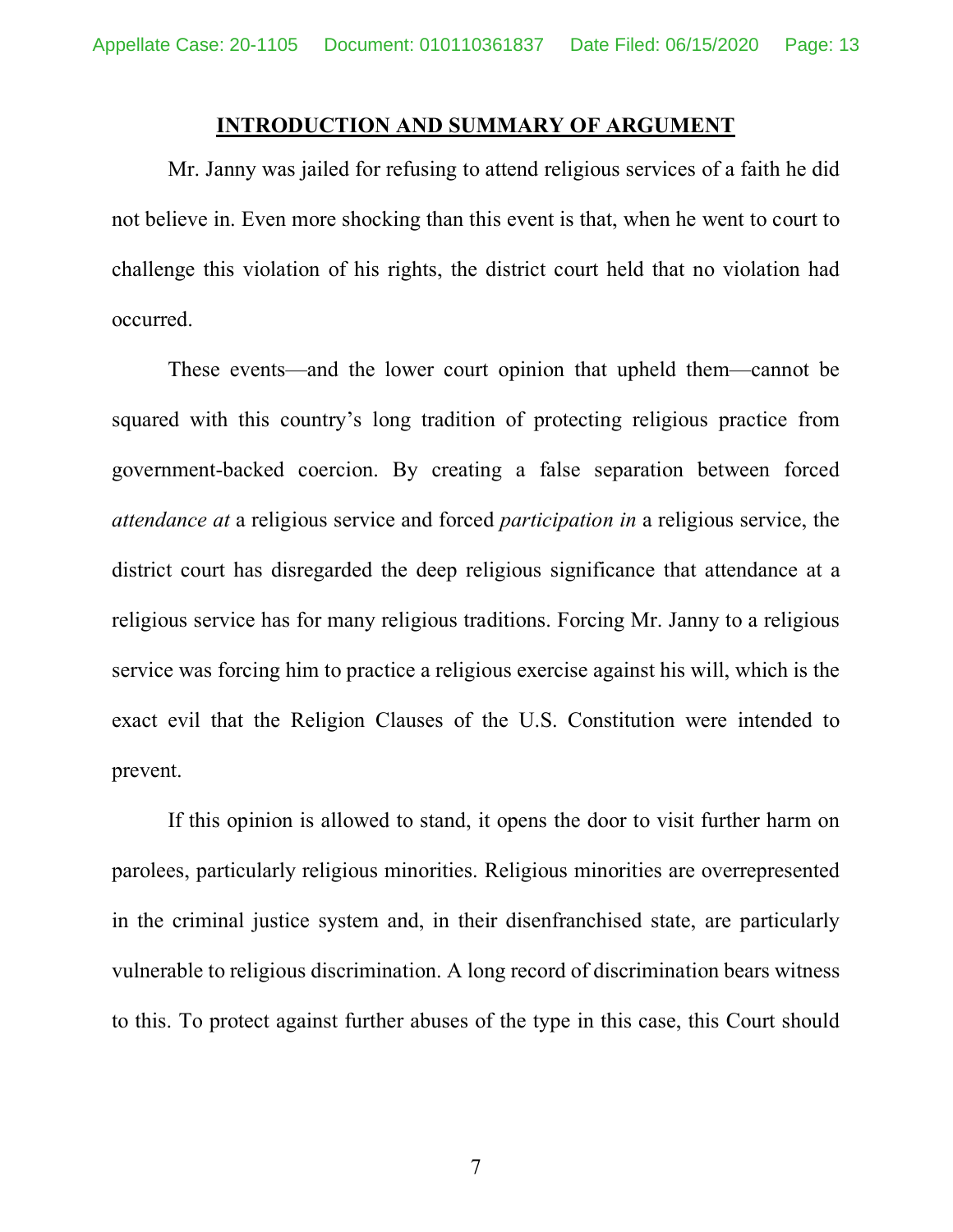reverse the district court's decision and reinstate the claims against the defendant Gamez.<sup>1</sup>

### **ARGUMENT**

## **I. Federal Law Has Long Recognized the Vitally Important Role Religion Plays in the Lives of Many Americans, Including Prisoners.**

"[T]he promise of the free exercise of religion enshrined in our Constitution . . . lies at the heart of our pluralistic society." *Bostock v. Clayton Cty.*, No. 17-1618, 2020 WL 3146686, slip op. at 32 (U.S. June 15, 2020). The freedom to practice one's religion is among "the cherished rights of mind and spirit" protected by the Constitution. *Malloy v. Hogan*, 378 U.S. 1, 5 (1964). As Justice Murphy noted, "nothing enjoys a higher estate in our society than the right given by the First and Fourteenth Amendments freely to practice and proclaim one's religious convictions." *Martin v. City of Struthers*, 319 U.S. 141, 149 (1943) (Murphy, J., concurring). For many Americans, "free exercise [of their religious beliefs] is essential in preserving their own dignity and in striving for a self-definition shaped by their religious precepts." *Burwell v. Hobby Lobby Stores, Inc.,* 134 S. Ct. 2751, 2785 (2014) (Kennedy, J., concurring). By including protection for the free exercise of religion in the First Amendment to the Constitution, "the people of this nation have ordained in the light of history, that, in spite of the probability of excesses and

 $\overline{a}$ 

<sup>&</sup>lt;sup>1</sup> *Amici* take no position on whether defendants Carmack and Konstanty should be held liable as state actors.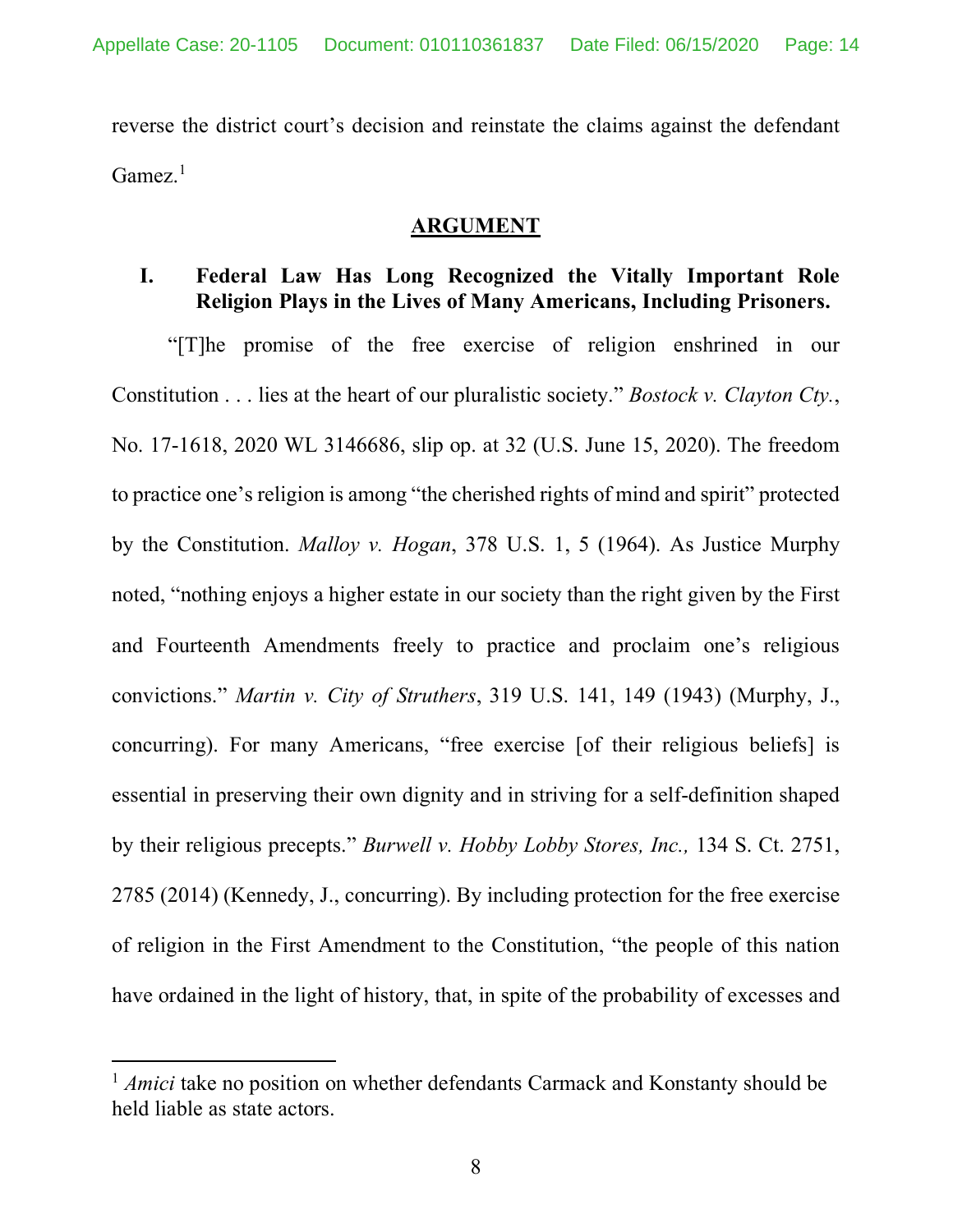abuses, these liberties are, in the long view, essential to enlightened opinion and right conduct on the part of the citizens of a democracy." *Cantwell v. Connecticut*, 310 U.S. 296, 310 (1940). The experience of religious discrimination was still fresh in the minds of the framers of the Bill of Rights at the time of their drafting, and accordingly "it was 'historical instances of religious persecution and intolerance that gave concern to those who drafted the Free Exercise Clause.'" *Church of the Lukumi Babalu Aye, Inc. v. City of Hialeah*, 508 U.S. 520, 532–33 (1993) (quoting *Bowen v. Roy,* 476 U.S. 693, 703 (1986)).

The Establishment Clause, no less than the Free Exercise Clause, was intended to protect religion from the interference of government. The Establishment Clause "was written to quiet well-justified fears . . . arising out of an awareness that governments of the past had shackled men's tongues to make them speak only the religious thoughts that government wanted them to speak and to pray only to the God that government wanted them to pray to." *Engel v. Vitale*, 370 U.S. 421, 435 (1962). James Madison, one of the drafters of the First Amendment, wrote that "[t]he Religion of every man must be left to the conviction and conscience of every man; and it is the right of every man to exercise it as these may dictate . . . ." J. Madison, *Memorial and Remonstrance Against Religious Assessments*, in 2 The Writings of James Madison 183, 188 (G. Hunt ed. 1901). The Supreme Court has noted in construing the Establishment Clause that "[o]ne timeless lesson is that if citizens are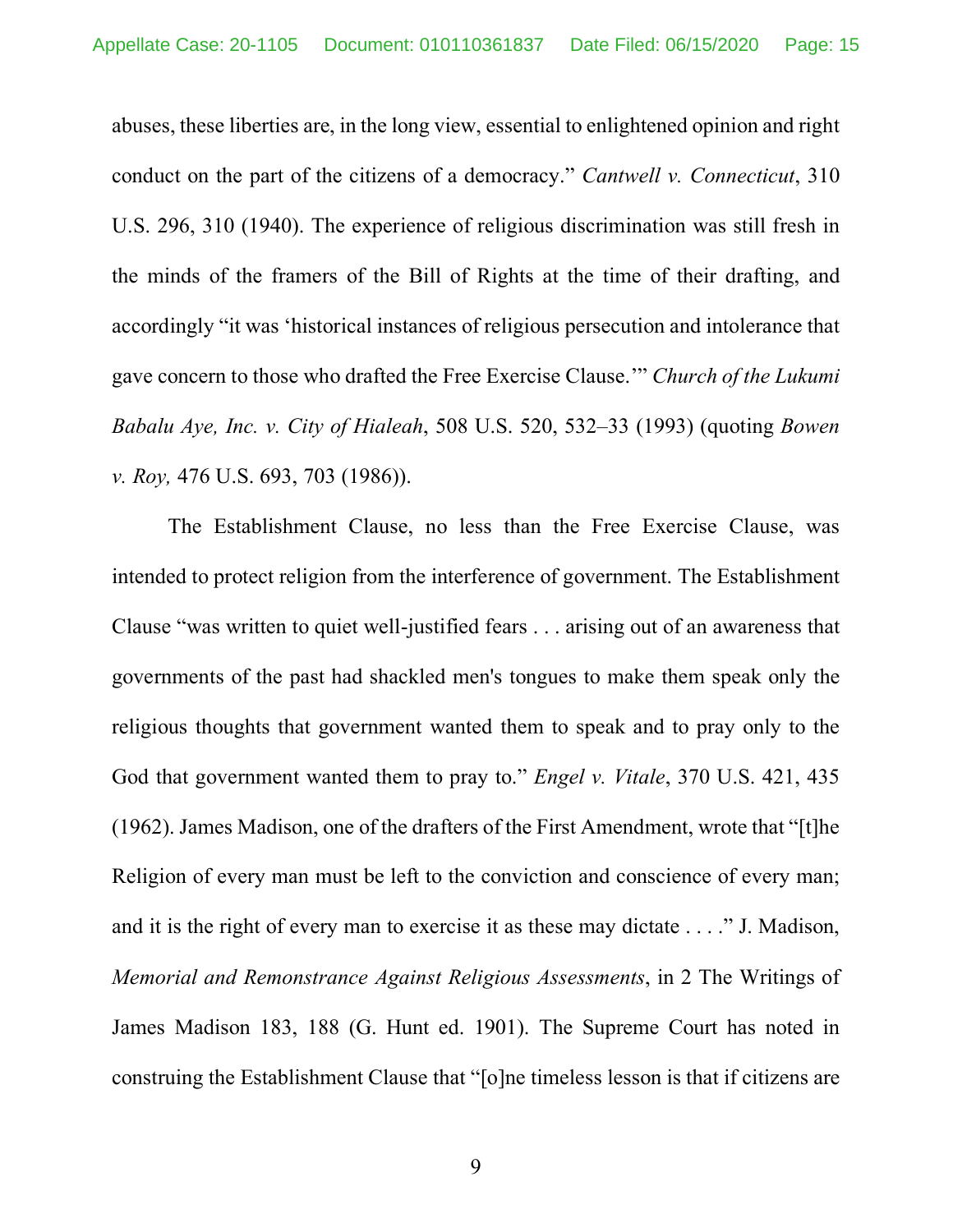subjected to state-sponsored religious exercises, the State disavows its own duty to guard and respect that sphere of inviolable conscience and belief which is the mark of a free people." *Lee v. Weisman*, 505 U.S. 577, 592 (1992).

The United States' tradition of protecting religious liberty extends to those incarcerated or otherwise involved in America's justice system as well. "[P]risoners do not shed all constitutional rights at the prison gate," *Sandin v. Conner*, 515 U.S. 472, 485 (1995), and the protection of the Free Exercise Clause, "including its directive that no law shall prohibit the free exercise of religion, extends to the prison environment." *Morrison v. Garraghty*, 239 F.3d 648, 656 (4th Cir. 2001) (citing *O'Lone v. Estate of Shabazz,* 482 U.S. 342, 348 (1987)). <sup>2</sup> Because of the strong protections of the First Amendment, prison officials may not "demand from inmates the same obeisance in the religious sphere that more rightfully they may require in other aspects of prison life." *Barnett v. Rodgers*, 410 F.2d 995, 1002 (D.C. Cir. 1969). Parolees like the plaintiff-appellant in this case have even greater rights than prisoners; a parolee has "conditional liberty and possessed of a right which can be forfeited only by reason of a breach of the conditions of the grant." *Morrissey v.* 

 $\overline{\phantom{a}}$ 

<sup>2</sup> *See also Turner v. Safley*, 482 U.S. 78, 84 (1987) ("[F]ederal courts must take cognizance of the valid constitutional claims of prison inmates."); *Cruz v. Beto*, 405 U.S. 319, 322 n.2 (1972) ("[R]easonable opportunities must be afforded to all prisoners to exercise the religious freedom guaranteed by the First and Fourteenth Amendment without fear of penalty.").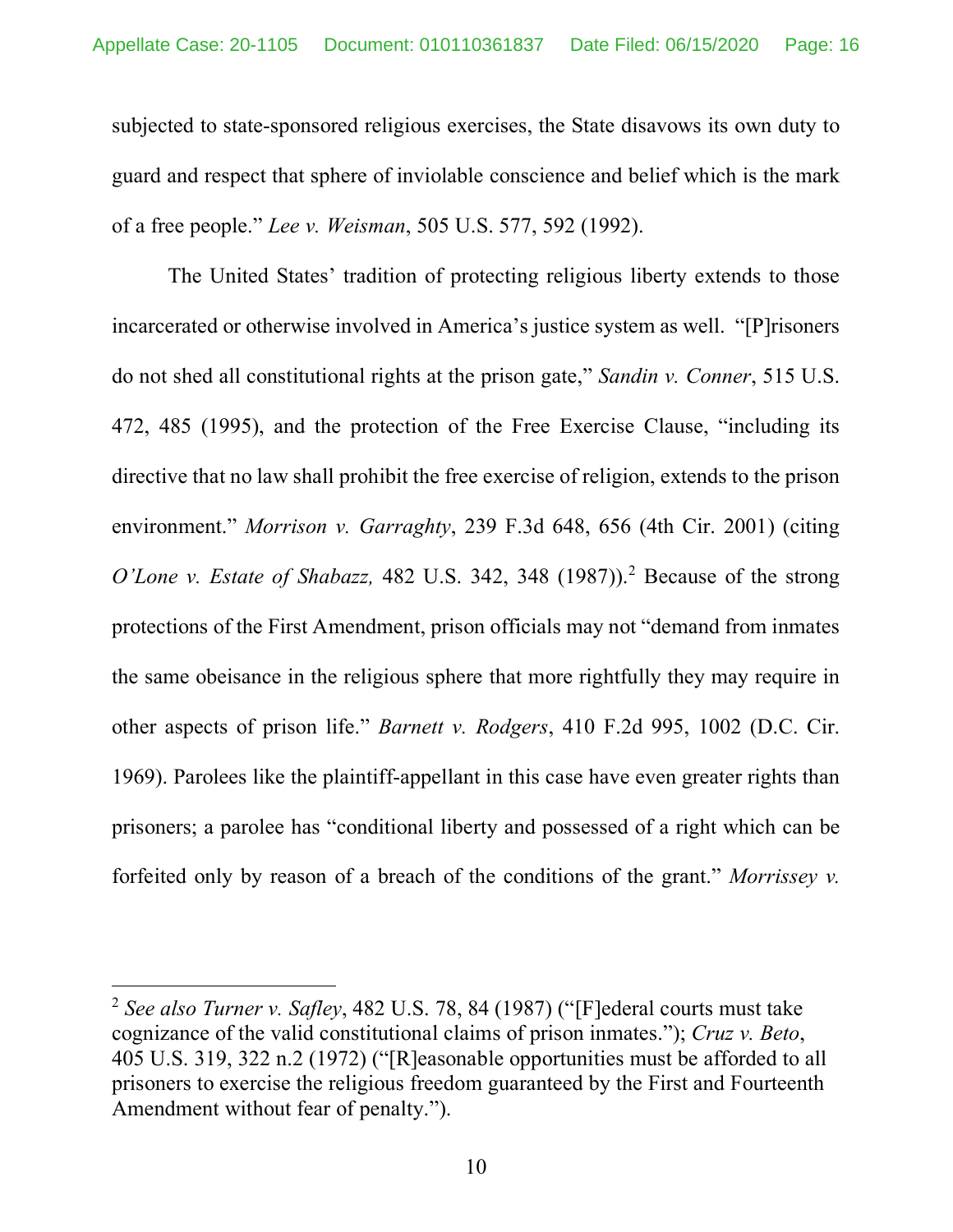*Brewer*, 408 U.S. 471, 484 n.20 (1972) (quoting *Chase v. Page*, 456 P.2d 590, 594 (Okl. Crim. App. 1969)).

### **II. The District Court's Opinion Cannot Be Squared with This Tradition of Religious Liberty.**

The district court's opinion below betrayed this long tradition of religious liberty when it held that Mr. Janny could be arrested for refusing to participate in religious services at Denver Rescue Mission. The Supreme Court has held that the Establishment Clause requires that "[n]o person can be punished for entertaining or professing religious beliefs or disbeliefs, for church attendance or nonattendance." *Illinois ex rel. McCollum v. Bd. of Ed. of Sch. Dist. No. 71*, 333 U.S. 203, 210–11 (1948).

There is no question that Mr. Janny was coerced, by the conditions of his parole, into attending religious services as part of his residency at the Denver Rescue Mission. Mr. Janny was required to attend these services to be permitted to stay there. Defendant Gamez rejected Mr. Janny's proposals for locations to establish a residence and required him to stay at Denver Rescue Mission, without identifying either its religious nature or identifying any non-religious alternatives. When Mr. Janny was kicked out of Denver Rescue Mission for refusing to go to religious services, he was immediately rearrested without being provided time to find an alternative residence. When a government official offers religious options for compliance with a supervised release plan without offering any secular alternatives,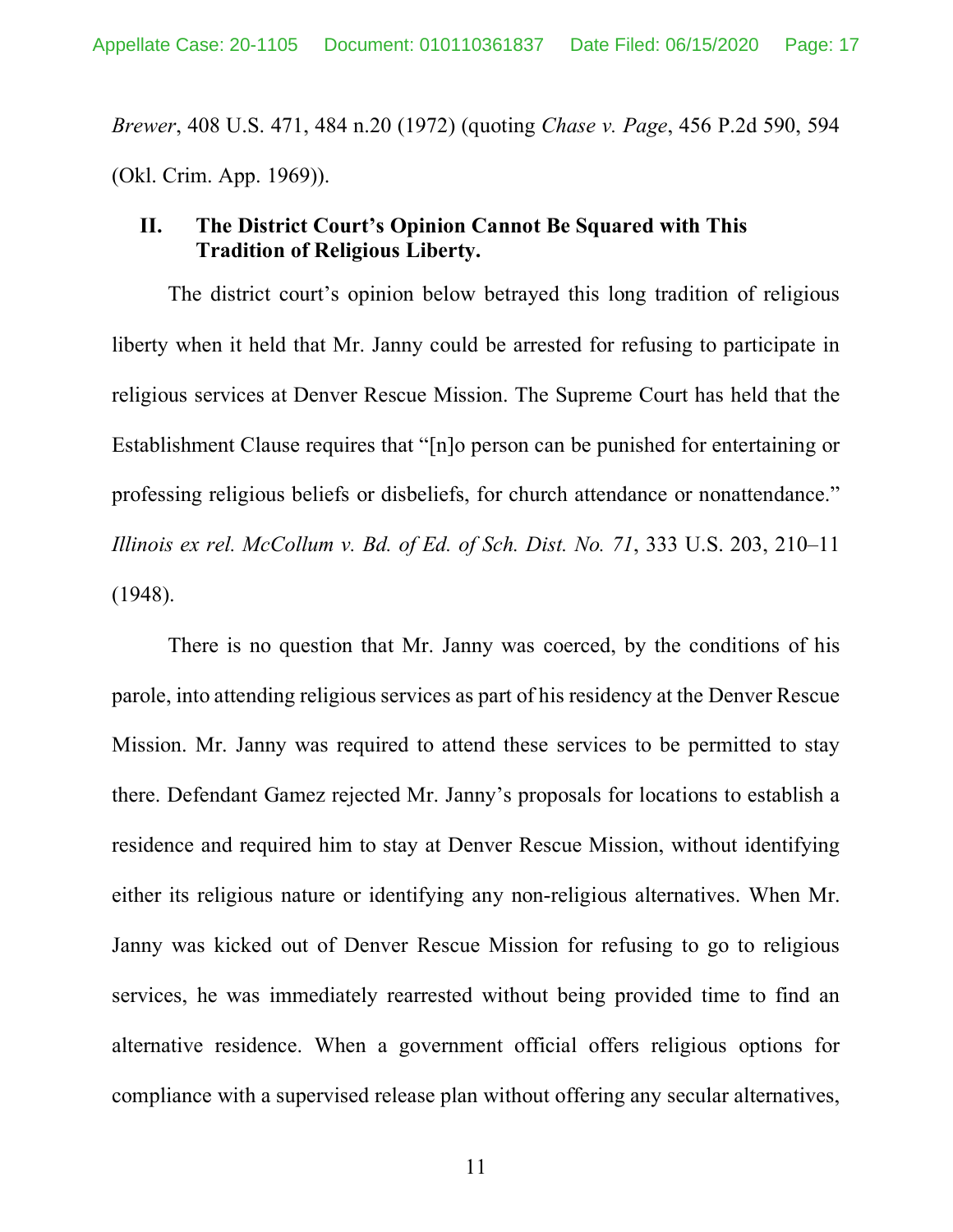the official is effectively coercing the prisoner into the religious option. *See Warner v. Orange Cty. Dep't of Prob.*, 115 F.3d 1068, 1075 (2d Cir. 1996) (holding that the government violated probationer's rights by presenting him with only a religious addiction treatment program for compliance with his sentence). Because Mr. Janny faced exactly this choice, he was effectively coerced into participating in it. Nor did the district court find otherwise, since no part of its opinion suggested that Mr. Janny had made a free and unencumbered choice to attend a religious facility.

Rather, the district court's decision rests on a false distinction between being required to "attend chapel and Bible study" and being required to "pray or study the Bible." II App. 204. The former, according to the district court, is acceptable for the government to compel in compliance with the First Amendment. *Id*. The district court's ruling misunderstands the nature of attendance at religious services. For many adherents, attending a religious service is not merely religious if one says prayers aloud; rather, attendance at a religious service *is itself* a deeply meaningful form of religious exercise. As the Sixth Circuit has recognized, "[m]ost religious faiths give a central role to congregate religious services. It is an important aspect of religious socialization, and it imparts a sense of religious fellowship which deepens religious conviction." *Walker v. Mintzes*, 771 F.2d 920, 930 (6th Cir. 1985). Joining together as a congregation on a weekly basis is a critical part of many longestablished religious traditions. For these traditions, being physically present during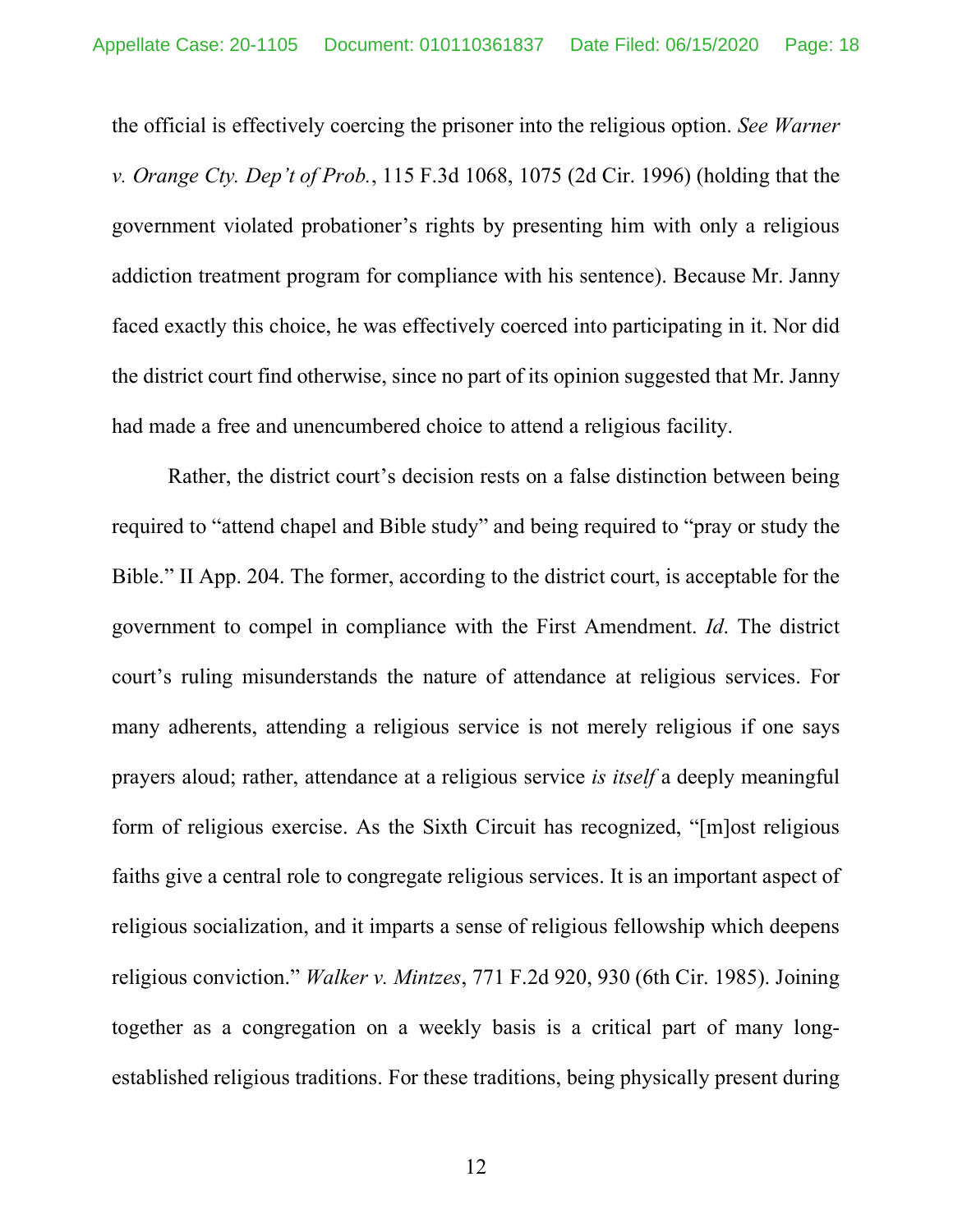a religious service holds deep spiritual significance. For example, attendance inperson at a weekly religious services is mandatory in many forms of Islam,<sup>3</sup> Catholicism,<sup>4</sup> Wicca,<sup>5</sup> Protestant Christian faiths,<sup>6</sup> and many others. In the mainstream Orthodox Jewish understanding, it is forbidden for a Jew to enter a church even to admire the architecture, much less to attend a worship service.<sup>7</sup> Because physical presence in the congregation has a religious dimension for these traditions, attending such services is the equivalent of participating in them—just as much as if the attendant were required to speak the words of the prayer.

 $\overline{a}$ 

<sup>3</sup> *See* Br. of *Amici Curiae* Imam Abdullah Al-Amin, et al., Supporting Respondents, *O'Lone v. Shabazz*, No. 85-1722, 1987 WL 880917, at \*18-38 (U.S. Jan. 30, 1987) (discussing the history and doctrinal basis for the requirement of attendance at Jum'ah); *id*. at \*35 (noting that failure to attend Jum'ah in person "violates a core commandment of the Qur'an").

<sup>4</sup> *See* Pope Pius XII, *Concerning the Discipline to be Observed with Respect to the Eucharistic Fast* (1953), https://www.papalencyclicals.net/pius12/p12chdom.htm (last visited June 15, 2020) (describing limited circumstances that excuse attendance at mass, including serious illness).

<sup>5</sup> *See Cavin v. Mich. Dep't of Corr.*, 927 F.3d 455, 458 (6th Cir. 2019) (noting Wiccan plaintiff's sincere belief that group worship services contained greater spiritual "energy").

<sup>6</sup> *See Berean Baptist Church v. Cooper*, No. 4:20-cv-81, 2020 WL 2514313, at \*2 (E.D.N.C. May 16, 2020) (noting that the plaintiff Baptist church's congregation "believe that a physical assembly in one place on Sunday, for mid-week services, in revivals, and for other special meetings is a God-commanded part of their worship"), *cast into doubt on other grounds sub silentio by S. Bay United Pentecostal Church v. Newsom*, \_\_ S. Ct. \_\_, No. 19A1044, 2020 WL 2813056 (May 29, 2020).

<sup>7</sup> *See* "Is It Forbidden for Jews to Enter a Church," *[London] Jewish Chronicle,*  Aug. 22, 2008, https://www.thejc.com/judaism/rabbi-i-have-a-problem/is-itforbidden-for-jews-to-enter-a-church-1.4626 (last visited June 15, 2020).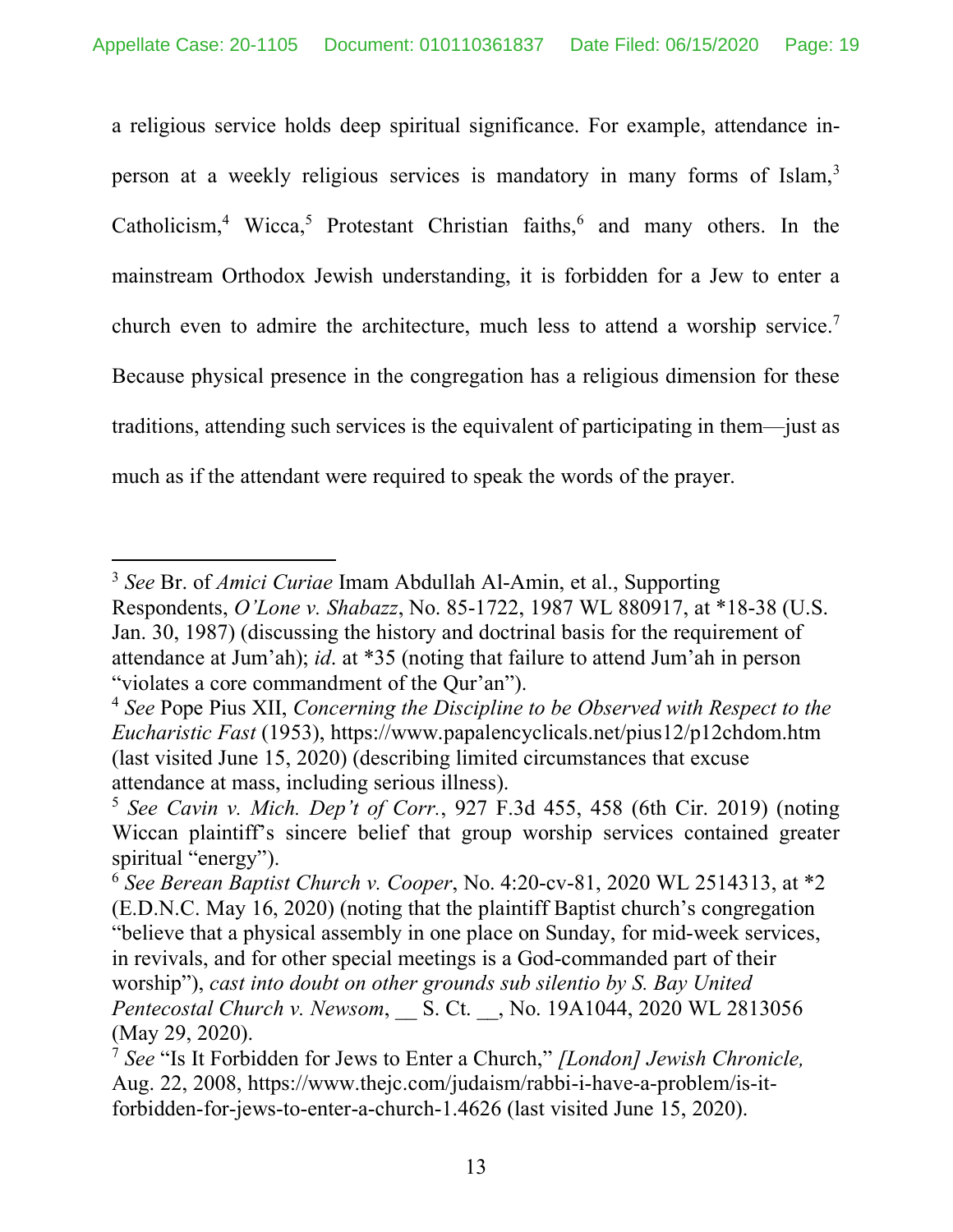Indeed, the Supreme Court already held as much when faced with similar circumstances in *Lee v. Weisman*, 505 U.S. 577 (1992). *Lee* involved a challenge by a student to a public middle school's decision to include a prayer by a rabbi as part of its graduation ceremony. *Id*. at 581. The Court found that the option to merely stay silent during the prayer was insufficient to rob it of coercive effect. *Id*. at 593. Rather, "[t]here can be no doubt that for many, if not most, of the students at the graduation, the act of standing or remaining silent was an expression of participation in the rabbi's prayer" and therefore "[i]t is of little comfort to a dissenter . . . to be told that for her the act of standing or remaining in silence signifies mere respect, rather than participation." *Id*. at 593. Because attendance and participation in this religious practice could not be untangled, the school's inclusion of the prayer violated the student's constitutional rights. *Id*. at 599. Mr. Janny similarly had no way to follow the procedures of Denver Rescue Mission except to participate in the religious service at issue. Because "[i]t is beyond dispute that, at a minimum, the Constitution guarantees that government may not coerce anyone to support *or participate* in religion or its exercise," *id.* at 577 (emphasis added), the district court's opinion holding otherwise must be reversed.

However, even if the Court could somehow distinguish between forced attendance and forced participation in a group worship service, requiring Mr. Janny to attend religious services would still be unconstitutional because the Religion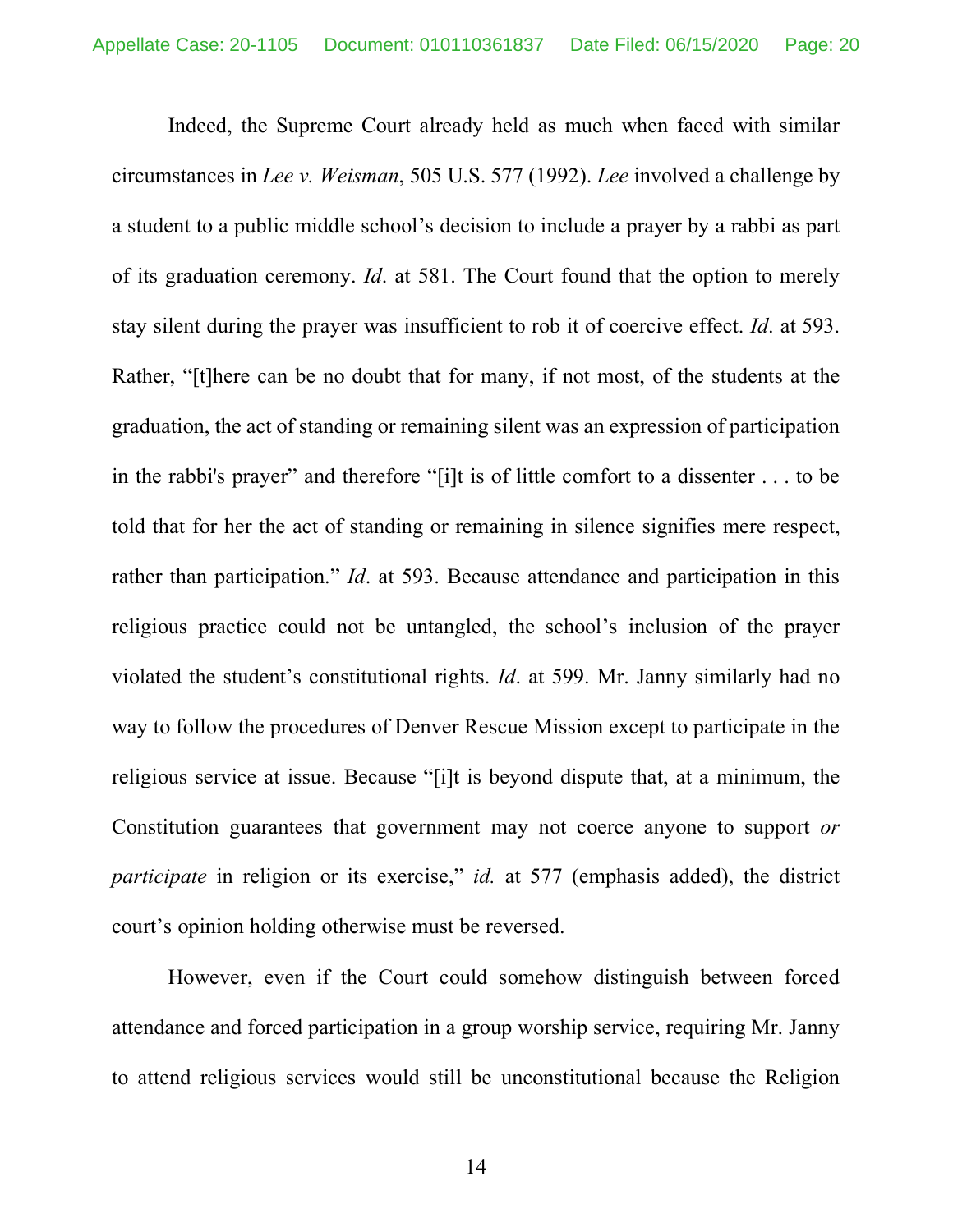Clauses do not permit the government to subject a captive audience to religious indoctrination. For example, the Eighth Circuit has held that a prison cannot subject prisoners to religious instruction by lay practitioners if there is no way for the prisoners to avoid the message, noting that the jail officials "must take steps, subject to the approval of the district court, to ensure that no inmate is subjected to forced religious indoctrination." *See Campbell v. Cauthron,* 623 F.2d 503, 509 (8th Cir. 1980). The same logic led the Eleventh Circuit to state, when evaluating an "emotional maturity test" that contained religious language, that "a condition of probation which requires the probationer to submit himself to a course advocating the adoption of religion or a particular religion . . . transgresses the First Amendment." *Owens v. Kelley*, 681 F.2d 1362, 1365 (11th Cir. 1982). There is no question that the chapel services Mr. Janny had to attend included proselytization of Denver Rescue Mission's religious message. Not only this, Mr. Janny was also required to attend religious counseling sessions aimed specifically at converting him to Christianity. Requiring him to attend these services and sessions under threat of arrest was a violation of his civil rights.

The district court closes its opinion with a qualified immunity analysis that is inconsistent even with its own statement of the issues, as well as the evidence in the case. The district court granted qualified immunity to Defendant Gamez on the absence of a case establishing that "a parole officer violates a parolee's rights by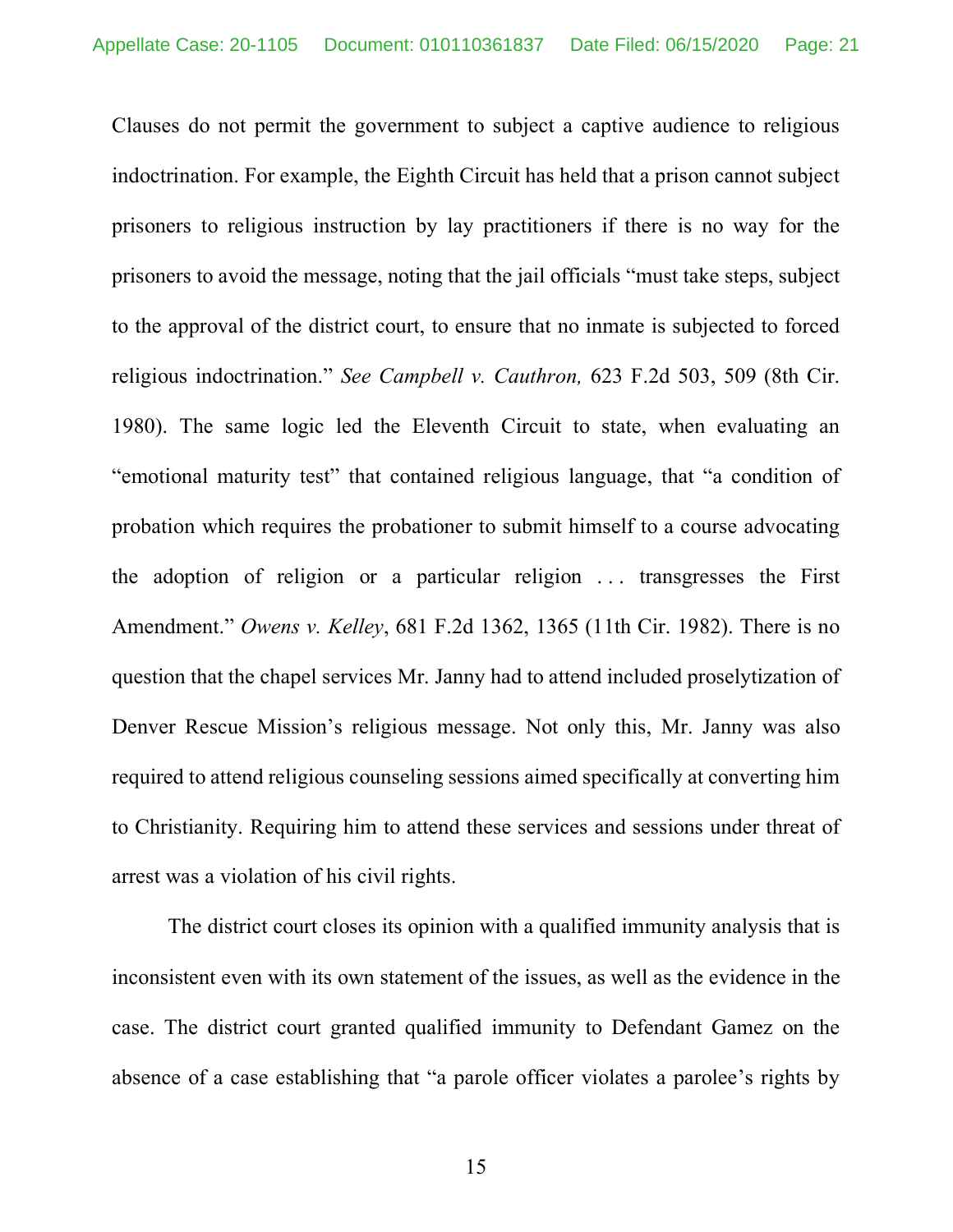requiring him to reside at a facility that provides religious programming." II App. 205. This formulation fails to acknowledge Mr. Janny's evidence that he was not only required to *reside* at an institution that offered religious programming, but that he was required to attend the religious programming in question or suffer ejection and imprisonment. As noted above, there are many Supreme Court cases clearly establishing that the government may not compel participation in religious rituals. By refusing to correctly apply these precedents, either in its qualified immunity analysis or in its analysis on the merits, the district court failed in its duty to protect Mr. Janny's religious liberty.

### **III. The District Court's Interpretation of the Law Is Especially Damaging to Religious Minorities.**

By blessing the coercion of Mr. Janny in this case, the district court announced a rule that would cause special harm to religious minorities. Such a rule turns the goals of the Religion Clauses on their head; while the First Amendment's religion clauses were explicitly designed to protect all expressions of religious belief, these clauses were "specially concerned with the plight of minority religions." *Zelman v. Simmons-Harris*, 536 U.S. 639, 679 n.4 (2002) (Thomas, J., concurring) (quoting Akhil Reed Amar, *The Bill of Rights as a Constitution*, 100 Yale L.J. 1131, 1159 (1991)) (discussing the Free Exercise Clause). Yet the district court's rule frustrates these goals.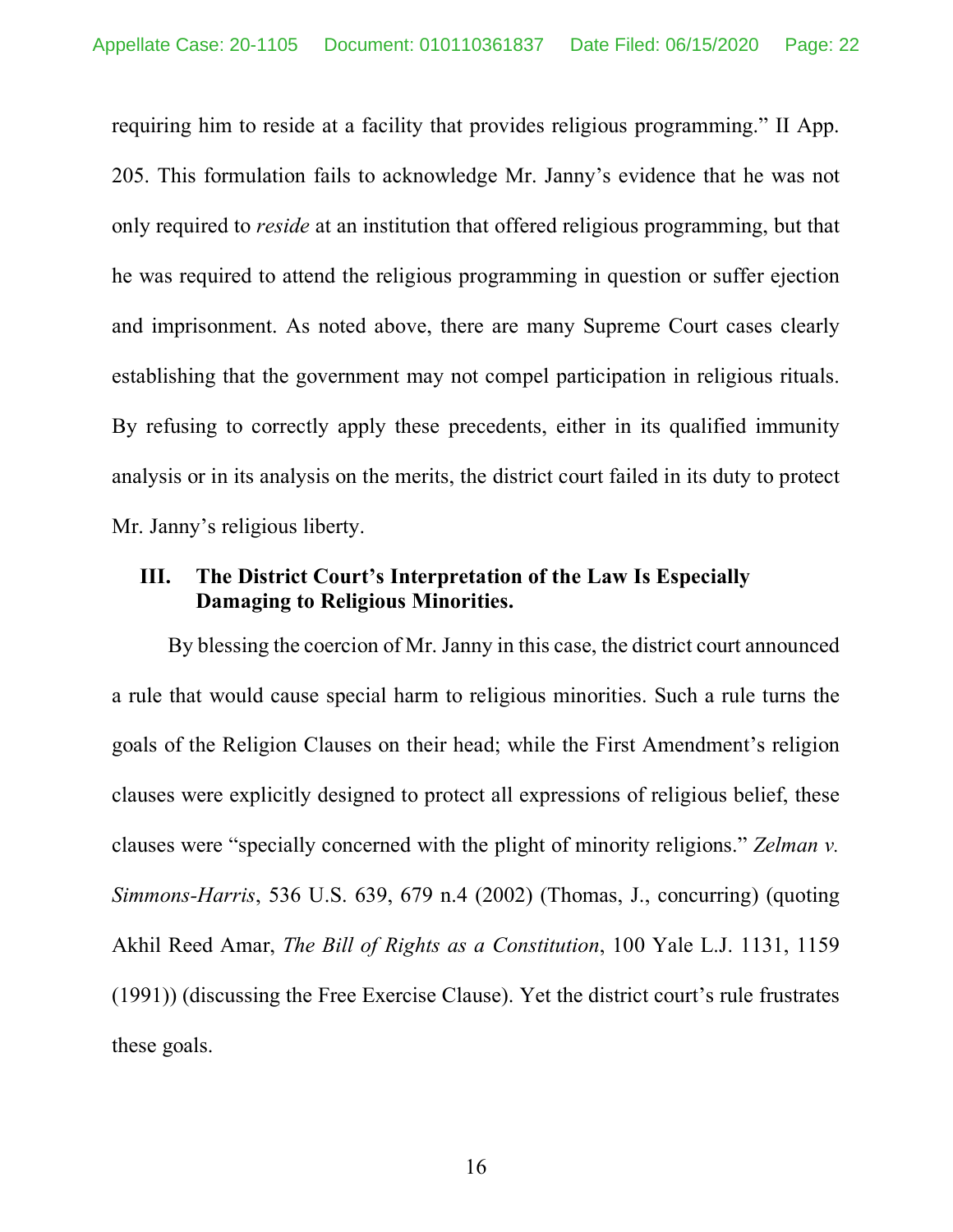If this Court adopts the district court's standard permitting parolees to be coerced into religious exercise, religious minorities stand to be harmed the most. The overwhelming majority of faith-based halfway houses are Christian. In some areas, Christian halfway houses are the only kind available. This would create a problem for adherents to minority religions even if the demographics of the prison population were the same as that of the general population, but it is even worse because religious minorities are actually *over-*represented in the criminal justice system. For example, a 2019 report from *amicus* Muslim Advocates estimated based on public records data that 9% of state prison populations were Muslim compared with 1% of the general population.8 In 2013, the Federal Bureau of Prisons represented that 8.4% of the federal prison population self-identified their religion as "Muslim" and 3.1% as "Native American," while U.S. Census data at that time placed the total number of Americans with those faiths at only .6% (for Muslims) and .1% (for Native American). Mona Chalabi, "Are Prisoners Less Likely to Be Atheists?", FiveThirtyEight (Mar. 12, 2015).<sup>9</sup> Accordingly, religious minorities on parole who

<sup>8</sup> Muslim Advocates, *Fulfilling the Promise of Free Exercise for All: Muslim Prisoner Accommodation in State Prisons* (July 2019), https://muslimadvocates.org/wp-content/uploads/2019/07/FULFILLING-THE-PROMISE-OF-FREE-EXERCISE-FOR-ALL-Muslim-Prisoner-Accommodation-

In-State-Prisons-for-distribution-7\_23-1.pdf (last visited June 15, 2020).

 $\overline{a}$ 

<sup>9</sup> *Available at* https://fivethirtyeight.com/features/are-prisoners-less-likely-to-beatheists/ (last accessed June 15, 2020).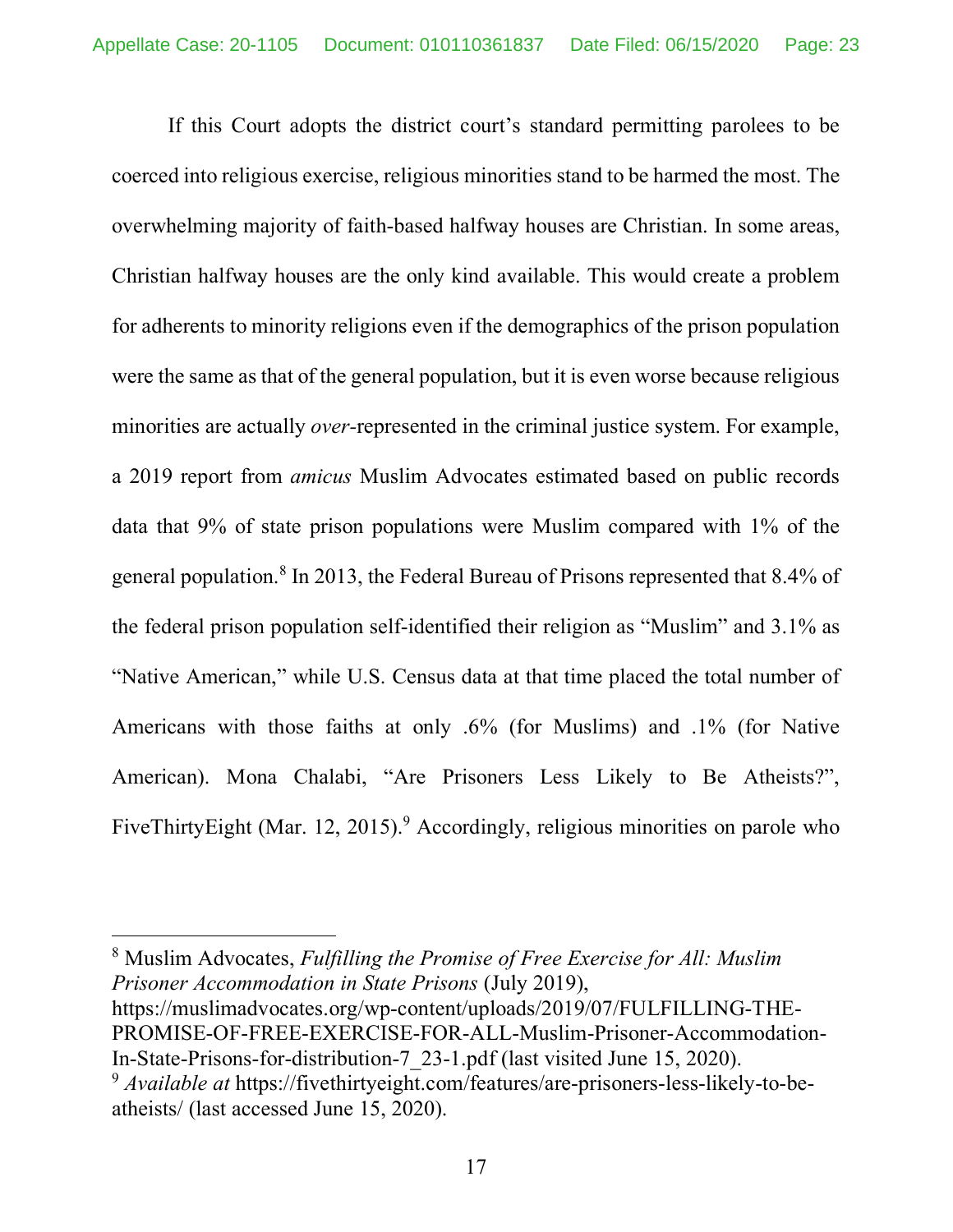need to establish a residence are particularly unlikely to end up at a halfway house that shares their faith.

Religious minorities also face a great deal of discrimination against their religion, which is amplified by their vulnerability as part of the criminal justice system. The Supreme Court has referred to prisons as among those state-run institutions "in which the government exerts a degree of control unparalleled in civilian society and severely disabling to private religious exercise." *Cutter v. Wilkinson*, 544 U.S. 709, 720–21 (2005). Nor is this danger merely theoretical. For example, during its hearings surrounding the passage of the Religious Land Use and Institutionalized Persons Act, Congress identified numerous examples of discrimination against religious minorities in prison. Evidence showed "inadequately formulated prison regulations and policies grounded on mere speculation, exaggerated fears, or post hoc rationalizations<sup>"10</sup> which led to Michigan prisons prohibiting Chanukah candles, $<sup>11</sup>$  Oklahoma prisons restricting the Catholic</sup> use of sacramental wine for celebration of Mass,<sup>12</sup> and prison policies banning

 $\overline{a}$ 

<sup>&</sup>lt;sup>10</sup> 146 Cong. Rec. S7774-01, S7775 (statement of Sens. Hatch & Kennedy) (quoting S. Rep. No. 103-111, at 10 (1993)).

<sup>11</sup> *Hearing on Protecting Religious Freedom After* Boerne v. Flores *before the Subcomm. on the Constitution of the H. Committee on the Judiciary*, 105th Cong., 2d Sess., Pt. 3, at 41 (1998) (statement of Isaac M. Jaroslawicz).

<sup>12</sup> *See id.*, Pt. 2, at 58-59 (statement of Donald W. Brooks)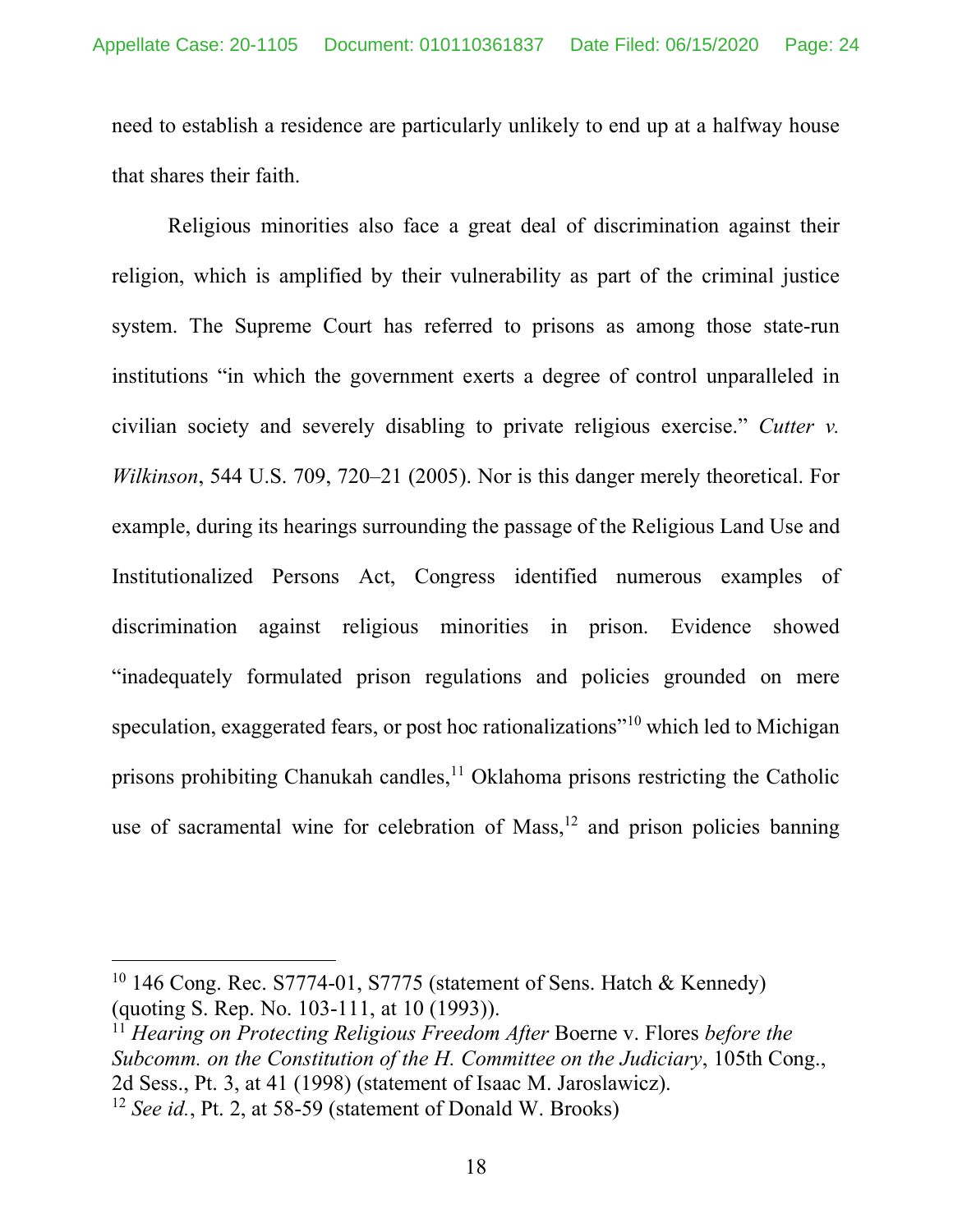jewelry that prevented prisoners from wearing a cross or Star of David.13 And not only do Muslims make up a disproportionate part of the federal prison population relative to the U.S. population, they are significantly over-represented as grievers and litigants even relative to their share of the prison population. *See Enforcing Religious Freedom in Prison*, U.S. Comm'n on Civil Rights Table 3.8 at 70; Table 4.1 at 82 (Sept. 2008) (noting that Muslims filed 42% of administrative remedy requests for accommodation from 1997-2008 and that Muslims litigated 29% of RLUIPA cases from 2001-2006).<sup>14</sup> In 2008, Muslims constituted only 9.3% of federal prisoners, but brought the highest percentage of religious discrimination grievances, accounting for 26.3% of all grievances filed. *See id.*at Table 2.1 & 26.

Given their vulnerability to discrimination, religious minorities rely on the courts to protect their religious rights and protect this country's proud tradition of religious freedom. By permitting Mr. Janny to be coerced into attending religious services in a faith he did not believe in, the district court betrayed this duty. This Court must act by reversing the district court and reinstating Mr. Janny's claims against Defendant Gamez.

 $\overline{\phantom{a}}$ 

<sup>13</sup> *Hearing before the Subcomm. on the Const. of the H. Comm. on the Judiciary*, 105th Congress, 1st Session 86 (July 14, 1997) (testimony of Prof. Douglas Laycock).

<sup>14</sup> *Available at* https://www.usccr.gov/pubs/docs/STAT2008ERFIP.pdf (last visited June 15, 2020).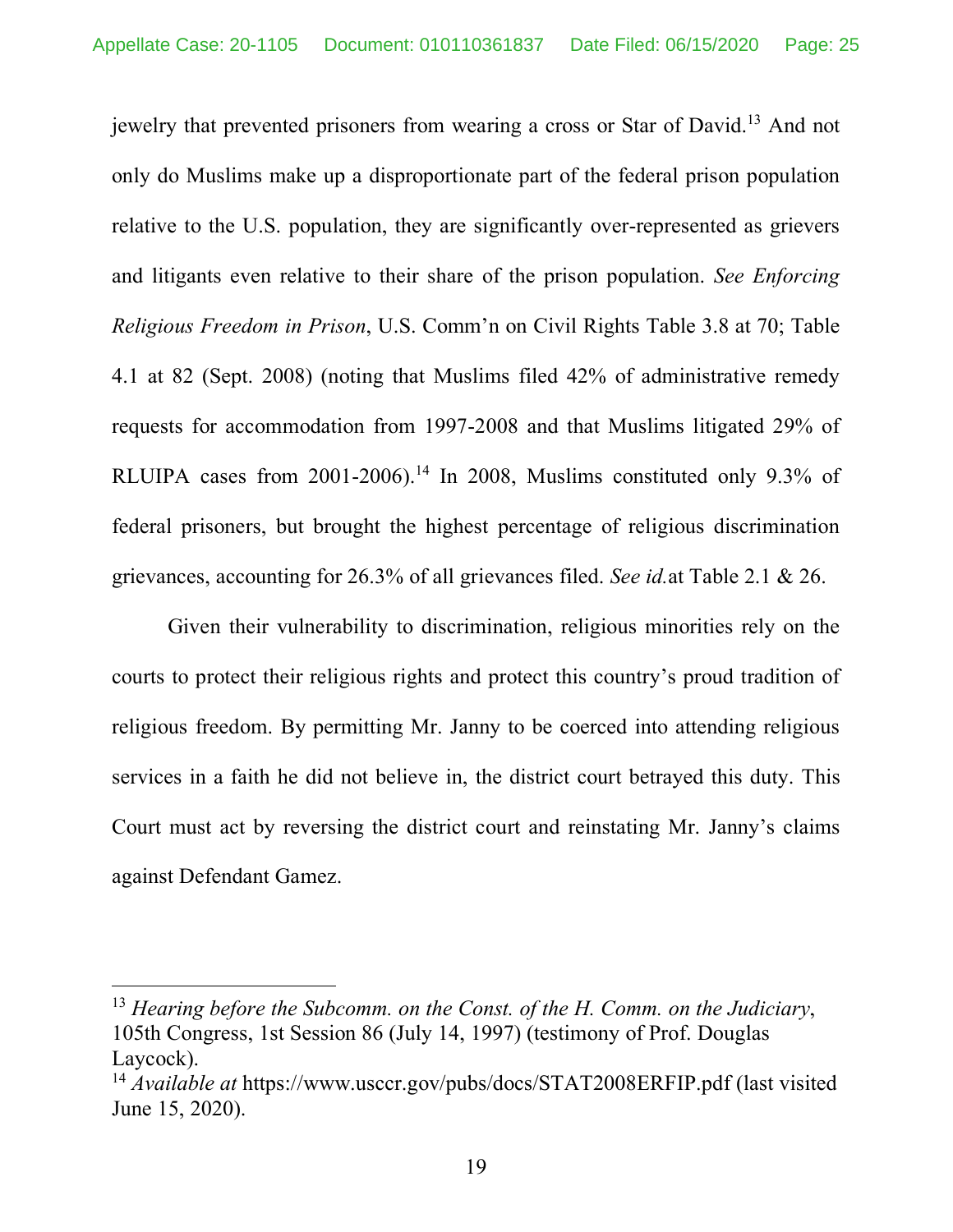### **CONCLUSION**

For the foregoing reasons, this Court should reverse the decisions of the district court and reinstate Mr. Janny's claims against Defendant Gamez.

Dated: June 15, 2020 Respectfully submitted,

*/s/ Matthew W. Callahan*

Matthew W. Callahan MUSLIM ADVOCATES P.O. Box 34440 Washington, D.C. 20043 Tel: 202-897-1892 Fax: 202-508-1007 matthew@muslimadvocates.org

*Counsel for Amici Curiae*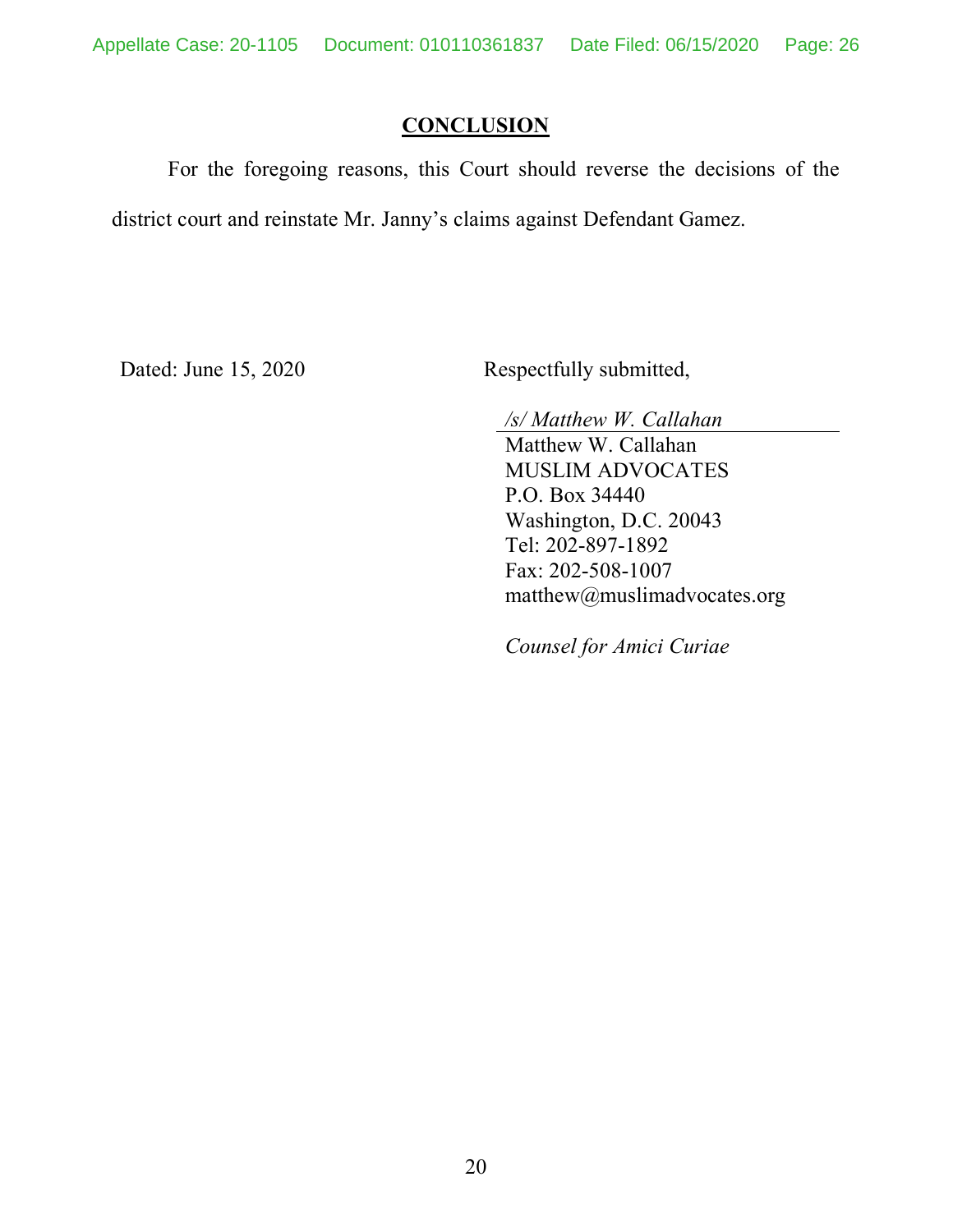### **CERTIFICATE OF COMPLIANCE WITH TYPE REQUIREMENTS**

1. This document complies with the type-volume limitation of Fed. R. App. P.  $32(a)(7)(B)$  because, excluding the parts of the document exempted by Fed. R. App. P. 32(f), this brief contains 4,524 words.

2. This document complies with the typeface requirements of Fed. R. App. P.  $32(a)(5)$  and the type style requirements of Fed. R. App. P.  $32(a)(6)$  because this document has been prepared in a proportionally spaced typeface using Microsoft Word for Mac version 16.16.22 in Times New Roman type 14.

Date: June 15, 2020 /s/ Matthew W. Callahan

Matthew W. Callahan Attorney for *Amici Curiae* MUSLIM ADVOCATES P.O. Box 34440 Washington, DC 20043 matthew@muslimadvocates.org 202-897-1892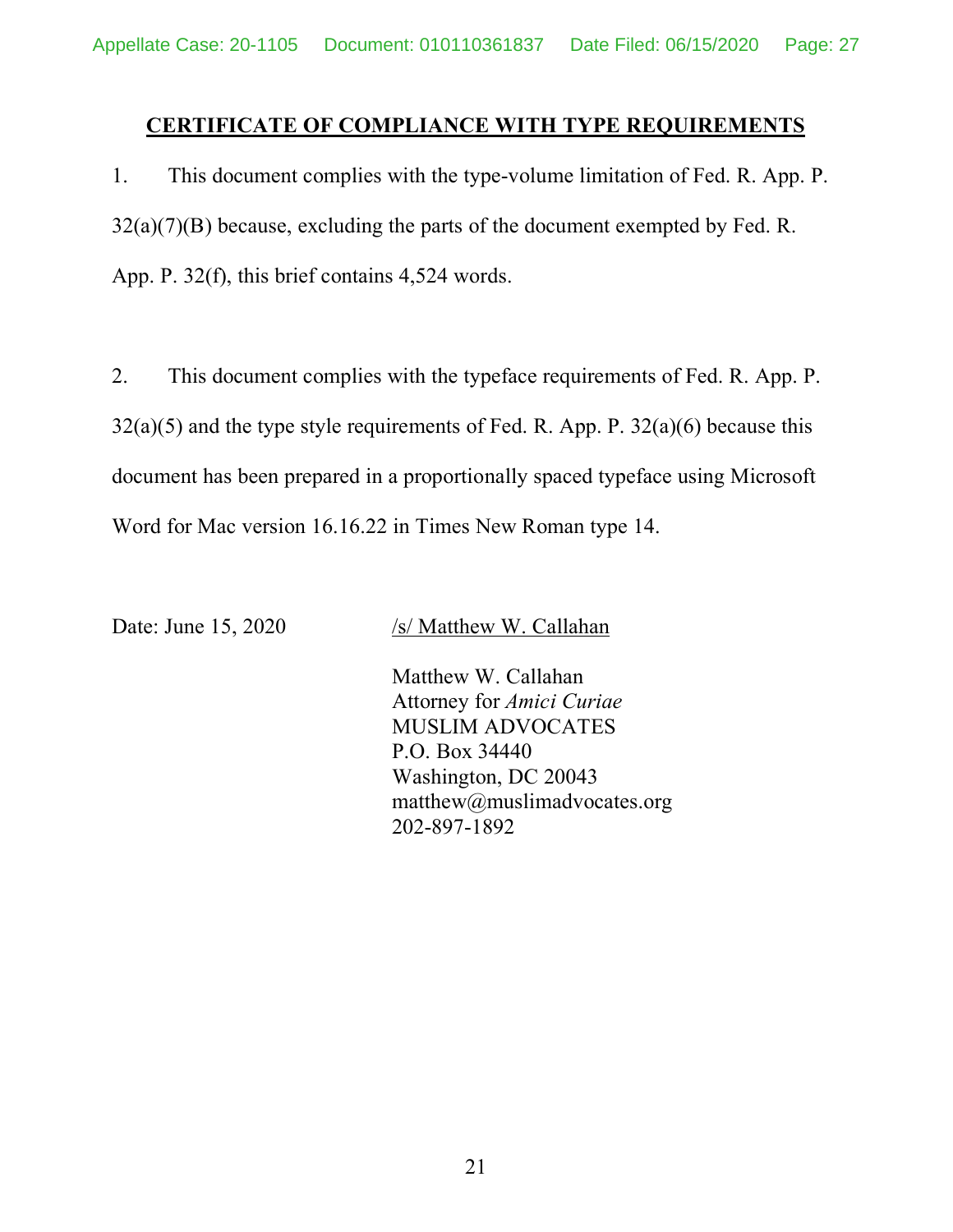### **CERTIFICATE OF COMPLIANCE WITH PRIVACY REDACTION, DIGITAL SUBMISSION, AND VIRUS SCAN**

I hereby certify that (1) there is no information required to be redacted pursuant to Fed. R. App. P. 25(a)(5) and Tenth Circuit Rule 25.5; (2) any paper copies delivered to the Clerk of Court are exact copies of the PDF version filed via CM/ECF; and (3) the digital submissions have been scanned for viruses with the latest version of Sophos Endpoint for Mac and no viruses were detected.

> */s/ Matthew W. Callahan* Matthew W. Callahan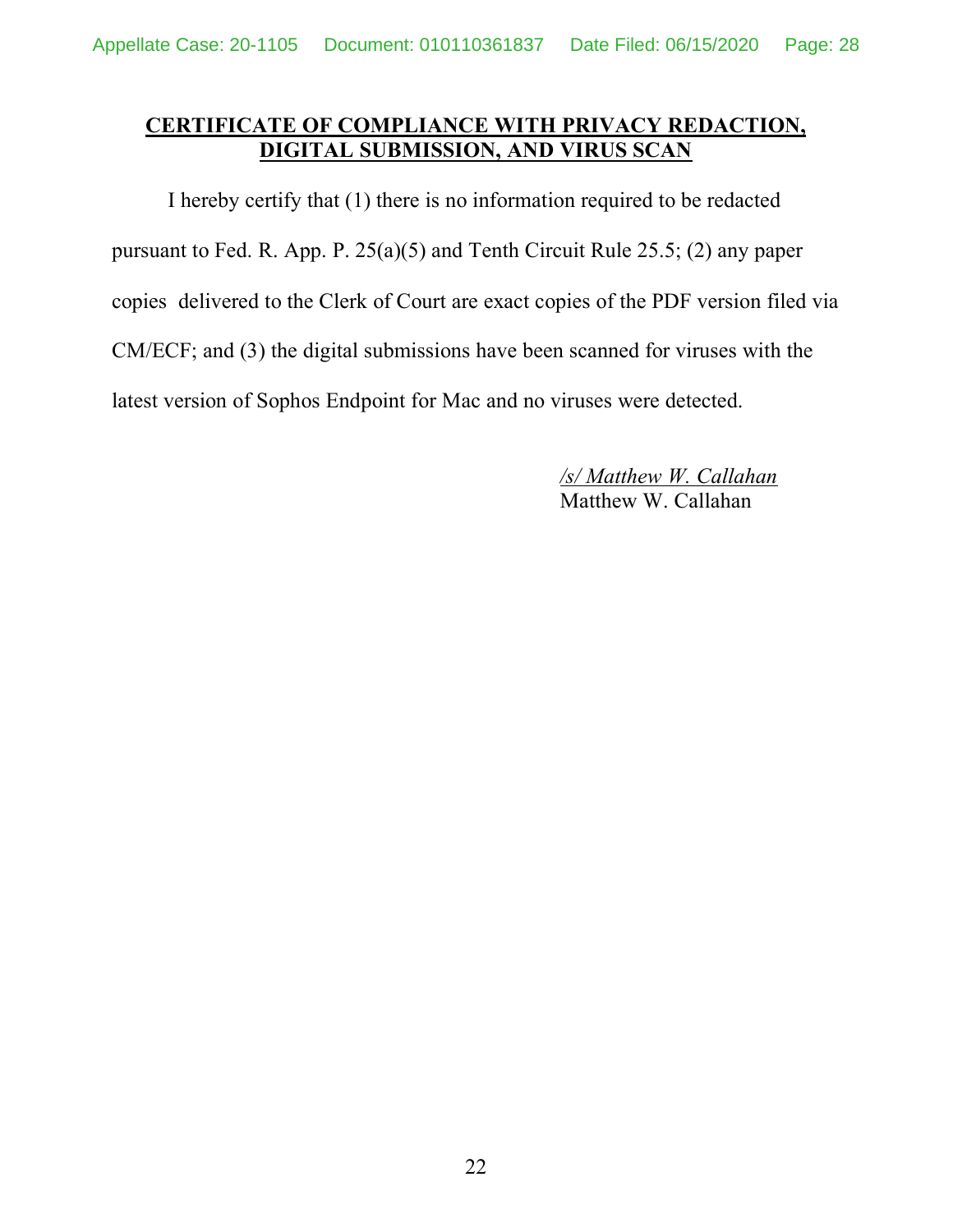### **CERTIFICATE OF SERVICE**

I hereby certify that on this 15th day of June 2020, I electronically filed the foregoing with the Clerk of the Court for the United States Court of Appeals for the Tenth Circuit by using the CM/ECF system. I certify that all participants in the case are registered CM/ECF users and that service will be accomplished by the CM/ECF system.

*/s/ Matthew W. Callahan*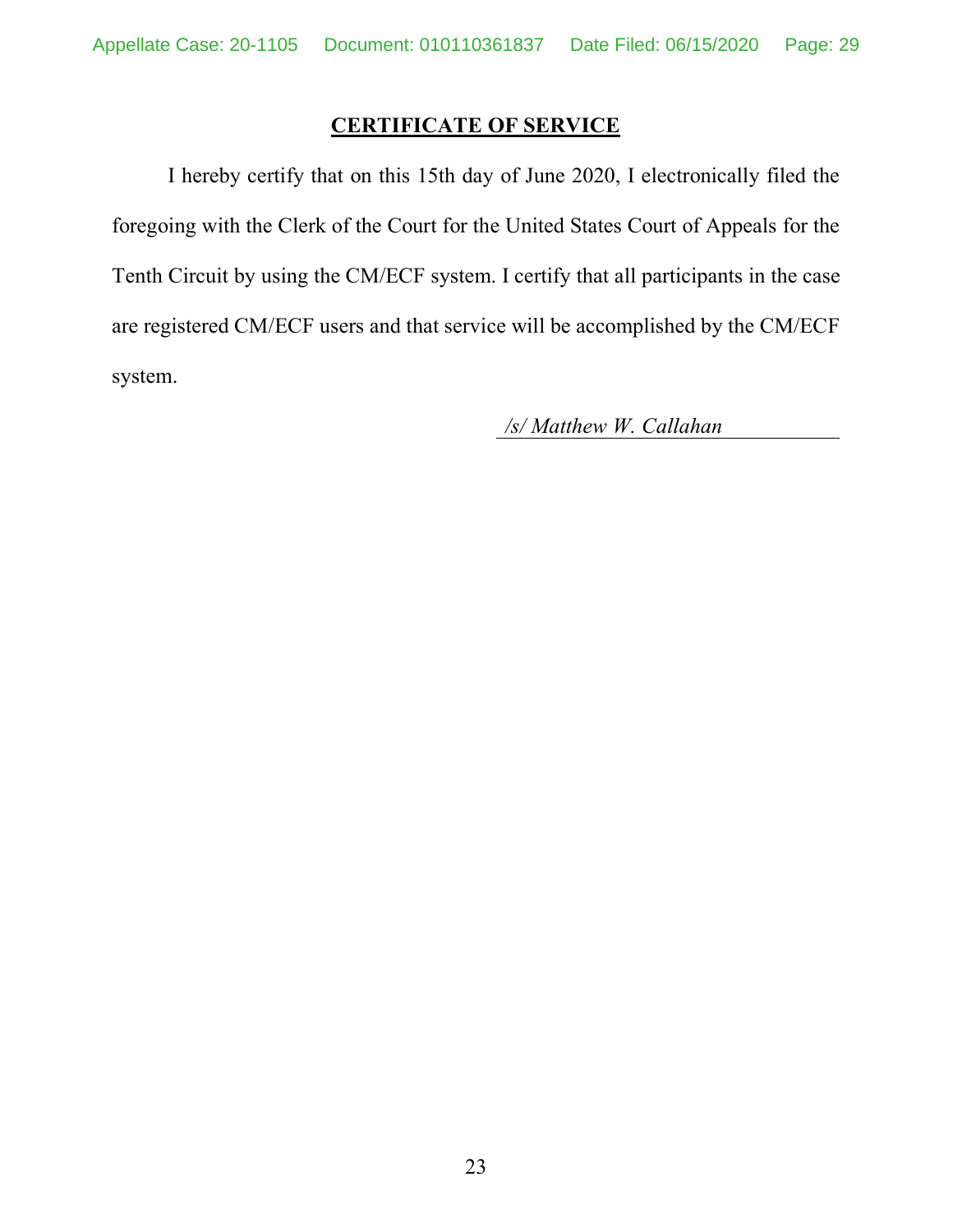#### UNITED STATES COURT OF APPEALS FOR THE FOURTH CIRCUIT **APPEARANCE OF COUNSEL FORM** Appellate Case: 20-1105 Document: 010110361838 Date Filed: 06/15/2020 Page: 1

**BAR ADMISSION & ECF REGISTRATION:** If you have not been admitted to practice before the Fourth Circuit, you must complete and return an [Application for Admission b](http://www.ca4.uscourts.gov/docs/pdfs/attyadm.pdf)efore filing this form. If you were admitted to practice under a different name than you are now using, you must include your former name when completing this form so that we can locate you on the attorney roll. Electronic filing by counsel is required in all Fourth Circuit cases. If you have not registered as a Fourth Circuit ECF Filer, please complete the required steps at [Register for eFiling.](http://www.ca4.uscourts.gov/caseinformationefiling/efiling_cm-ecf/reqsteps_ecffiler) 

| THE CLERK WILL ENTER MY APPEARANCE IN APPEAL NO. 20-1105<br>as                                                                               |                                 |                                                                                                                                                                                                                     |           |  |  |  |  |  |
|----------------------------------------------------------------------------------------------------------------------------------------------|---------------------------------|---------------------------------------------------------------------------------------------------------------------------------------------------------------------------------------------------------------------|-----------|--|--|--|--|--|
| $\triangledown$ Retained $\square$ Court-appointed(CJA) $\square$ CJA associate $\square$ Court-assigned(non-CJA) $\square$ Federal Defender |                                 |                                                                                                                                                                                                                     |           |  |  |  |  |  |
| <b>Pro Bono</b> Government                                                                                                                   |                                 |                                                                                                                                                                                                                     |           |  |  |  |  |  |
| COUNSEL FOR: (see list of represented parties on following page)                                                                             |                                 |                                                                                                                                                                                                                     |           |  |  |  |  |  |
|                                                                                                                                              |                                 |                                                                                                                                                                                                                     |           |  |  |  |  |  |
|                                                                                                                                              | (party name)                    |                                                                                                                                                                                                                     | as the    |  |  |  |  |  |
| appellee(s) <br> appellant(s)                                                                                                                |                                 | $ {\rm petitioner(s)} $ $ {\rm respondent(s)} $ amicus curiae<br>intervenor(s)                                                                                                                                      | movant(s) |  |  |  |  |  |
| /s/ Matthew W. Callahan<br>(signature)                                                                                                       |                                 |                                                                                                                                                                                                                     |           |  |  |  |  |  |
| made through PACER's Manage My Account.                                                                                                      |                                 | Please compare your information below with your information on PACER. Any updates or changes must be                                                                                                                |           |  |  |  |  |  |
| Matthew W. Callahan                                                                                                                          |                                 | 202-897-1892                                                                                                                                                                                                        |           |  |  |  |  |  |
| Name (printed or typed)                                                                                                                      |                                 | Voice Phone                                                                                                                                                                                                         |           |  |  |  |  |  |
| <b>Muslim Advocates</b>                                                                                                                      |                                 | 202-508-1007                                                                                                                                                                                                        |           |  |  |  |  |  |
| Firm Name (if applicable)                                                                                                                    |                                 | Fax Number                                                                                                                                                                                                          |           |  |  |  |  |  |
| P.O. Box 34440                                                                                                                               |                                 |                                                                                                                                                                                                                     |           |  |  |  |  |  |
| Washington, DC 20043                                                                                                                         |                                 | matthew@muslimadvocates.org                                                                                                                                                                                         |           |  |  |  |  |  |
| Address                                                                                                                                      |                                 | E-mail address (print or type)                                                                                                                                                                                      |           |  |  |  |  |  |
| by <sub>l</sub><br>served on<br>written consent) on the following persons at the addresses or email addresses shown:                         |                                 | <b>CERTIFICATE OF SERVICE</b> (required for parties served outside CM/ECF): I certify that this document was<br>$\Box$ personal delivery; $\Box$ mail; $\Box$ third-party commercial carrier; or $\Box$ email (with |           |  |  |  |  |  |
| Signature                                                                                                                                    |                                 | Date                                                                                                                                                                                                                |           |  |  |  |  |  |
| 1/28/2020 SCC                                                                                                                                | <b>Print for PDF for Filing</b> | <b>Reset Form</b>                                                                                                                                                                                                   |           |  |  |  |  |  |